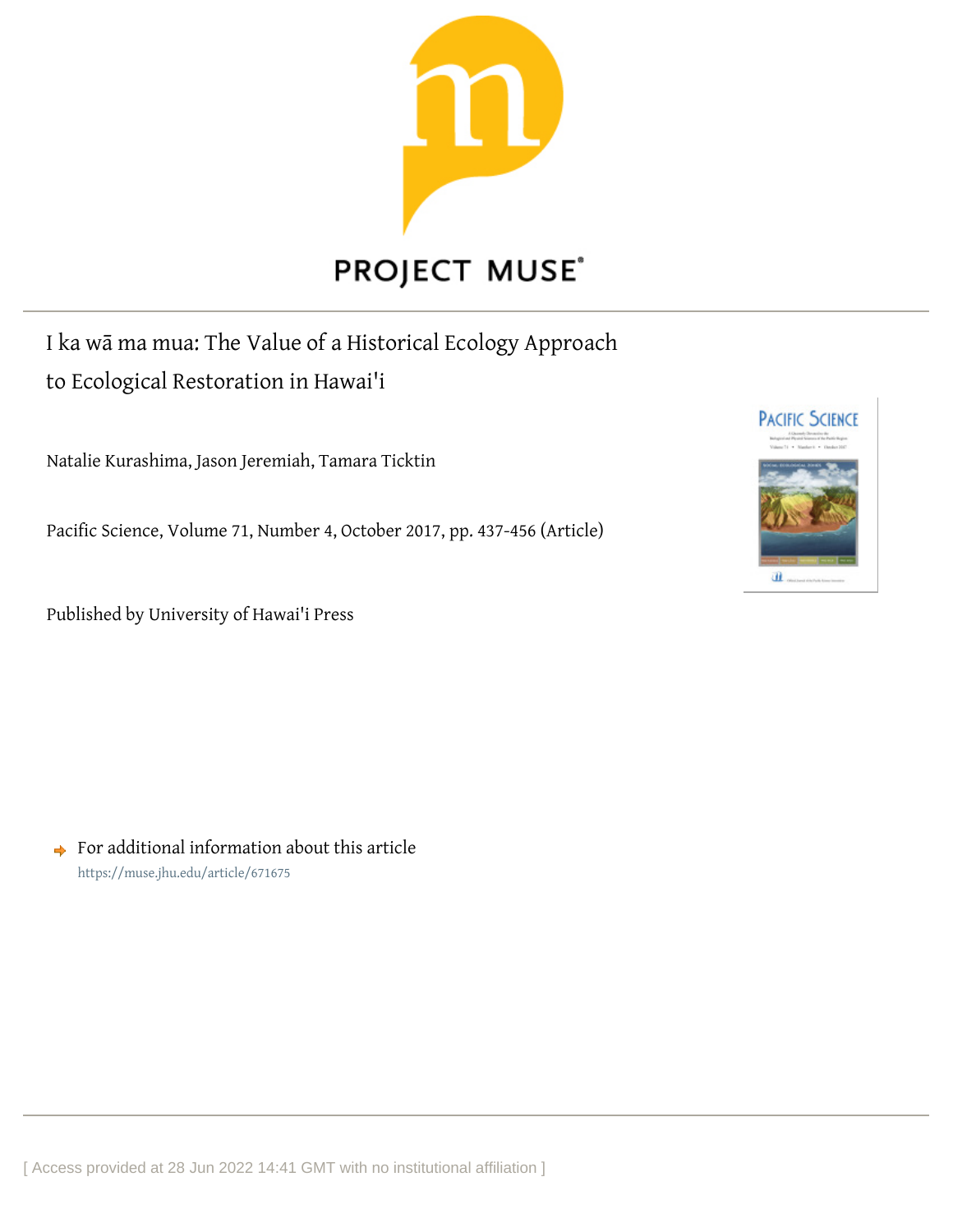## **I ka wä ma mua: The Value of a Historical Ecology Approach to Ecological Restoration in Hawai'i**<sup>1</sup>

## *Natalie Kurashima*, 2,3,4 *Jason Jeremiah*, 3  *and Tamara Ticktin*<sup>2</sup>

**Abstract:** Human activity has altered nearly every landscape on earth, and ecological restoration to repair degraded ecosystems has become a conservation necessity. Hawai'i is a microcosm for intense landscape change, where levels of native biodiversity and threats to it are among the highest in the world, and where Känaka Maoli (Hawai'i's indigenous people), who stewarded these lands for a millennium, currently face massive inequalities. Consequently, biocultural restoration has emerged as a method to reciprocally restore ecological and cultural integrity and is especially applicable in Hawai'i's sizeable invasivedominated areas. Since Känaka Maoli are an inseparable part of every land and seascape in Hawai'i, any ecological restoration project has the potential to use a biocultural restoration approach. However, most restoration approaches are purely ecological, and for many conservation practitioners a sociocultural understanding of the landscape can seem inaccessible. In this article, we discuss the value of a historical ecology approach (understanding the interaction between people and landscapes over time) for successful restoration and management of biocultural landscapes in Hawai'i. We use a case study in Kahalu'u, Kona, to outline historical ecology methods and available resources in Hawai'i, including written documents, maps, imagery, archaeological studies, and interviews, and discuss applications of this approach on-the-ground. Potential benefits of employing this approach include expanding knowledge of reference conditions, understanding practices contributing to landscape function over space and time, and building meaningful relationships to engaging community around a site. We argue that a historical ecology approach is readily adoptable into ecological restoration in Hawai'i, especially in its human-dominated landscapes.

HUMAN ACTIVITY has altered almost every part of the planet through landscape transformation, anthropogenic climate change, altering biogeochemical cycles, and changing biotic compositions through harvesting of species and by facilitating species invasions ( Vitousek et al. 1997, Chapin et al. 2000). Globally, this has led to unprecedented natural ecosystem degradation (Steffen et al. 2007). The Hawaiian Islands are an example of intense landscape change. Hawai'i has some of the greatest rates of endemism in the world, with about 90% of the native Hawaiian flowering plant species found nowhere else in the world (Eldredge and Evenhuis 2003). However, it is also deemed the "extinction capital of the world," with 40% of all native Hawaiian flora currently listed as threatened or endangered (Sakai et al. 2002, U.S. Fish and Wildlife Service 2010), two-thirds of the native land bird species extinct, and over half of the existing native birds considered

<sup>&</sup>lt;sup>1</sup> This research was supported by the Ford Foundation, the Andrew W. Mellon Foundation, the Kohala Center, and the Kamehameha Schools. Manuscript accepted 1 May 2017.

<sup>2</sup> Botany Department, University of Hawai'i at Mänoa, 3190 Maile Way, Room 101, Honolulu, Hawai'i 96812.

<sup>&</sup>lt;sup>3</sup> Natural and Cultural Resources, Community Engagement and Resources Group, Kamehameha Schools, 567 South King Street, Suite 200, Honolulu, Hawai'i 96813.

<sup>4</sup> Corresponding author (e-mail: nataliekurashima@ gmail.com).

Pacific Science (2017), vol. 71, no. 4:437–456 doi:10.2984/71.4.4

Creative Commons Attribution-NonCommercial-NoDerivatives 4.0 International License. See BioOne (http://www.bioone.org/toc/pasc/current).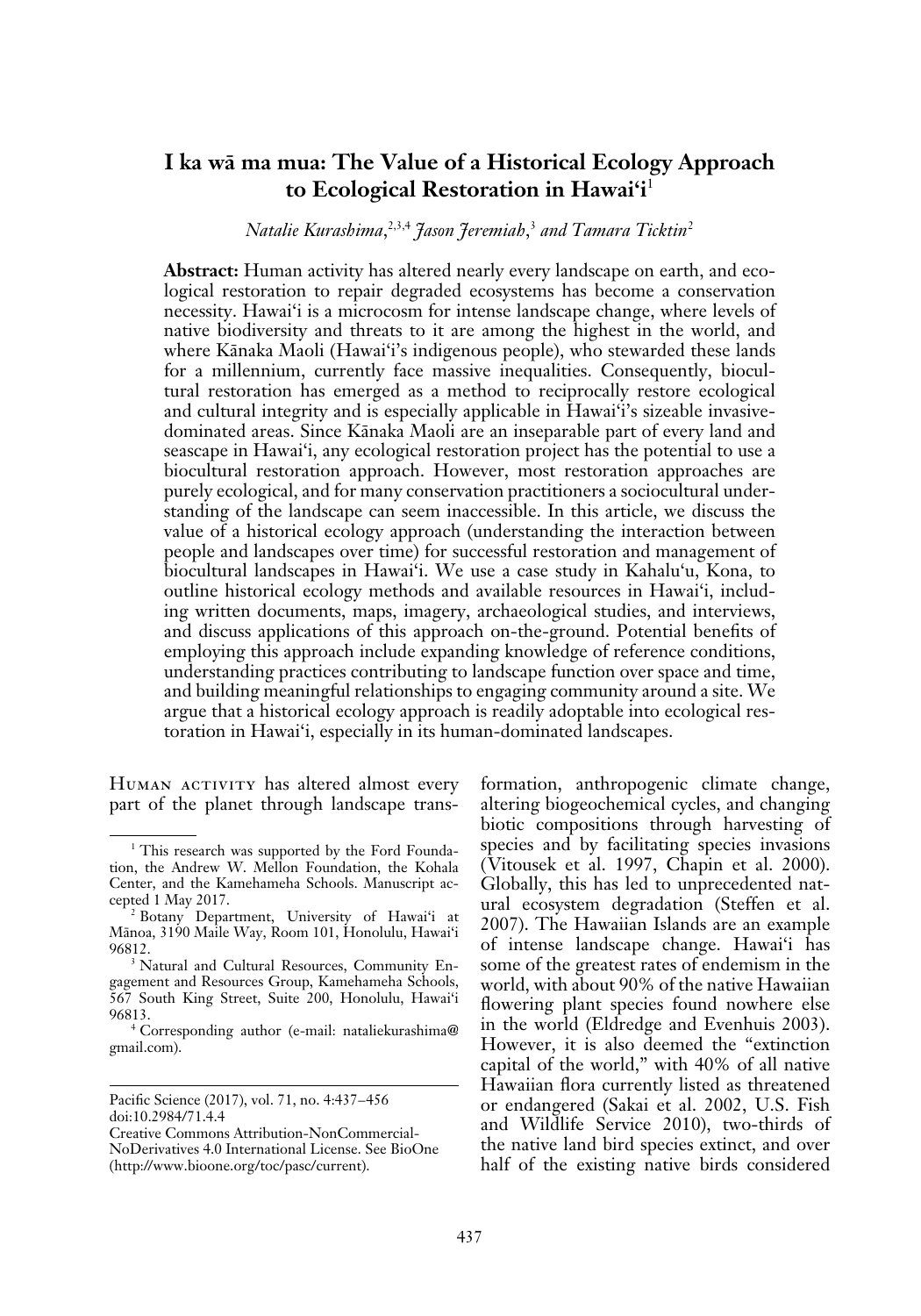threatened or endangered (Banko et al. 2001). Accordingly, ecological restoration projects that seek to repair degraded ecosystems are growing across the archipelago, directed by federal, state, private, and community groups. Because the limited funding available is often channeled toward areas with the highest biodiversity value, most large-scale ecological restoration projects are focused in conservation zones with intact systems, from reef and coastal ecosystems to cloud forests. However, more than half of Hawai'i's lands exist outside formally protected conservation areas (DBEBT 2015) and are concentrated in lowland areas, which are often humandominated landscapes, heavily impacted by alien species.

Just as dire as the ecological situation in Hawai'i is the related socioeconomic conditions of Hawai'i's indigenous people, who stewarded these lands and seas for almost a millennium (Athens et al. 2014). Similar to other indigenous peoples also under foreign influences and subsequent U.S. colonial occupation, Känaka Maoli (indigenous Hawaiians and their descendents) have been systematically dispossessed and separated from their ancestral territories and associated knowledge (Kame'eleihiwa 1992, Kelly 1994) and currently face immense sociopolitical challenges and inequalities, including disproportionately high rates of poverty, homelessness, health problems, abuse, and incarceration (Kana'iaupuni et al. 2005, Moy et al. 2010, Kamehameha Schools 2014). From an indigenous perspective, the health of a landscape is inherently and reciprocally connected to the health and well-being of its people (Kimmerer 2011); thus ecological restoration of ecosystems and cultural restoration require one another. Kimmerer (2011:259) defined the concept of biocultural restoration as "the mutually reinforcing restoration of land and culture such that repair of ecoystem services contributes to cultural revitalization, and renewal of culture promotes restoration of ecologic integrity." Ecological restoration can restore the cultural and community health of people in a number of ways, including reconnecting people with ancestral practices and

traditions, revitalization of traditional ecological knowledge and language, and reconnection with cultural identity and spirituality (Kimmerer 2011, Pascua et al. 2017). Stemming from this worldview that community health is directly and inherently tied to ecological health, biocultural restoration projects have recently emerged in Hawai'i and elsewhere as a method to repair degraded ecosystems and cultural landscapes in concert with healing the relationships and practices of people to those places. In Hawai'i, these projects are often initiated by Känaka Maoli individuals, communities, and organzations and represent an effort to regain self-determined socioecological resilience on 'äina (land and sea) today. The Society of Ecological Restoration (SER) also recognizes this view that some systems require the parallel restoration of the ecosystem with the linked indigenous management regimes, languages, and traditional ecological knowledge (TEK), and where ecological restoration is especially contingent on lasting involvement of local communities (SER 2002).

In Känaka Maoli cosmologies, Känaka come from the same entities that create the earth, the sky, the stars, and all living things in the sea, on land, and in the atmosphere (Beckwith 1951, Malo 1951, Kamakau 1991, Kame'eleihiwa 1992, Oliveira 2014) and are thus kin with all of the elements of their surroundings. From this perspective, Känaka Maoli and their ancestors are a fundamental and inseparable part of every landscape in the archipelago, and any ecological restoration project within Hawai'i from the oceans to the mountain summits has the potential to be considered biocultural and utilize a biocultural restoration approach.

Despite this, most ecological restoration projects within Hawai'i, like many around the world, take a purely ecological approach to restoration, relying solely on biophysical research, targets, monitoring, and success (Wortley et al. 2013). Furthermore, in many areas in Hawai'i, communities have not had access to or interaction with some ancestral landscapes for generations, and consequently for land managers and restoration ecologists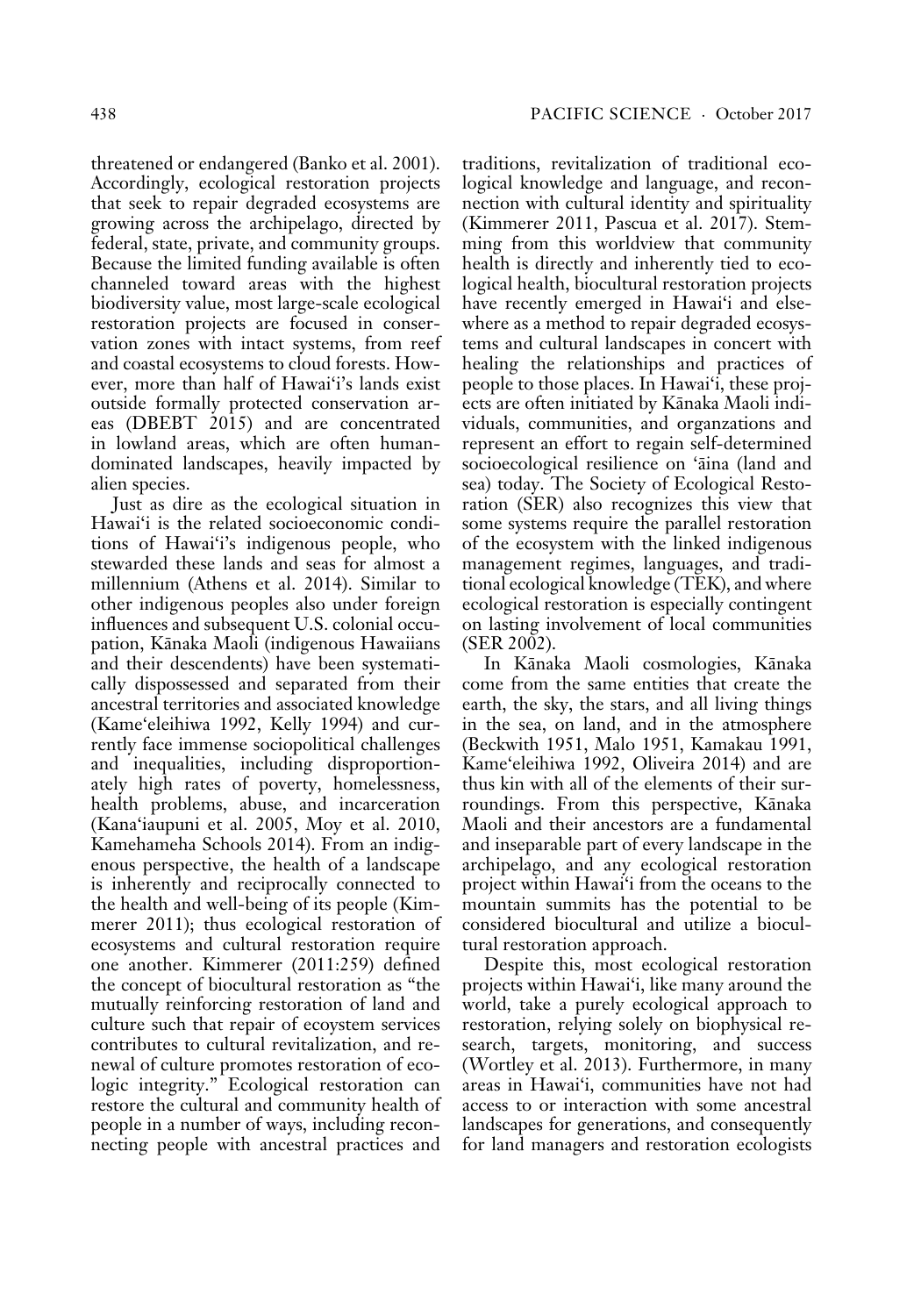working to restore those areas, a sociocultural understanding of the ecosystem can seem inaccessible. However, the relatively new science of historical ecology offers an approach to understanding the interaction between people and landscapes over time, which can be readily utilized in restoration ecology to achieve outcomes of ecological health and community well-being. A purely ecological restoration effort has many benefits, but a historical ecology approach is particularly useful in human-dominated landscapes where intense landscape changes have occurred and/or where a local community is still present but has lost access. The former tend to be last priority for restoration projects, but they cover large areas in Hawai'i. In this article, we explore the advantages and potential outcomes of using a historical ecology approach in ecological restoration in Hawai'i. We draw on a case study in Kahalu'u, Kona, to outline historical ecology methods and available resources in Hawai'i and illustrate the potential benefits of integrating them into the restoration and management of a biocultural landscape.

#### *Why Use a Historical Ecology Approach in Ecological Restoration?*

Historical ecology, a relatively new field, founded from the disciplines of anthropology, geography, ecology, history, sociology, and geography (Balee 1998), seeks to understand environmental change over time in a socioecological landscape to inform the future (Crumley 1994, Egan and Howell 2001). Historical ecology has a few main tenets, including (1) humans have affected nearly every landscape on earth, which affects present-day landscape spatial distributions; (2) landscapes are the result of dynamic interactions between environment and human culture; and (3) understanding landscape change in the past should be utilized to address current and future concerns (Egan and Howell 2001, Armstrong and Veteto 2015). Using a historical ecology approach involves drawing from a variety of documentary and natural historical sources, such as archaeological and ethnohistoric surveys, archaeobiological studies,

oral histories, historic maps, written accounts, surveys, and climate records, to better understand the past functioning of a system (Swetnam et al. 1999, Egan and Howell 2001). These sources span a range of spatial and temporal scales, providing a long-term view of a landscape, and the process is especially mindful of the interactions humans have with the system.

Ecological restoration is "an intentional activity that initiates or accelerates the recovery of an ecosystem with respect to its health, integrity and sustainability" (Society for Ecological Restoration Science and Policy Working Group 2002:1). This requires an understanding of the composition, function, and structure of an ecosystem over time. However, sometimes restoration ecologists fail to recognize the long-term and cultural functioning of an ecosystem, which can lead to flawed restoration and conservation approaches (Foster and Motzkin 2003, Walter and Merritts 2008). A historical ecology approach allows for the understanding of landscape history over space and time through a range of past reference conditions, referred to as the "Historical Range of Variability" (HRV) (Aplet and Keeton 1999, Keane et al. 2009). Moreover, it provides insight on the social and ecological functioning of that landscape in the past, offering clues on ways to restore that functioning into the future. The historical ecology approach does not involve selecting one specific reference condition over another within the historic range; these decisions should ultimately be guided by the specific vision of the restoration project.

A recent review of the restoration ecology literature found that most restoration projects do not use reference ecosystem targets, and of those that did, most used a control ecosystem, which was often the ecosystem before restoration (Wortley et al. 2013). In these cases, restoration ecologists use short-term biological studies to understand the site prerestoration and to set reference targets. Yet, it has been shown that historical management and disturbances can alter vegetation patterns and ecosystem functioning after hundreds and even sometimes thousands of years (Hermy and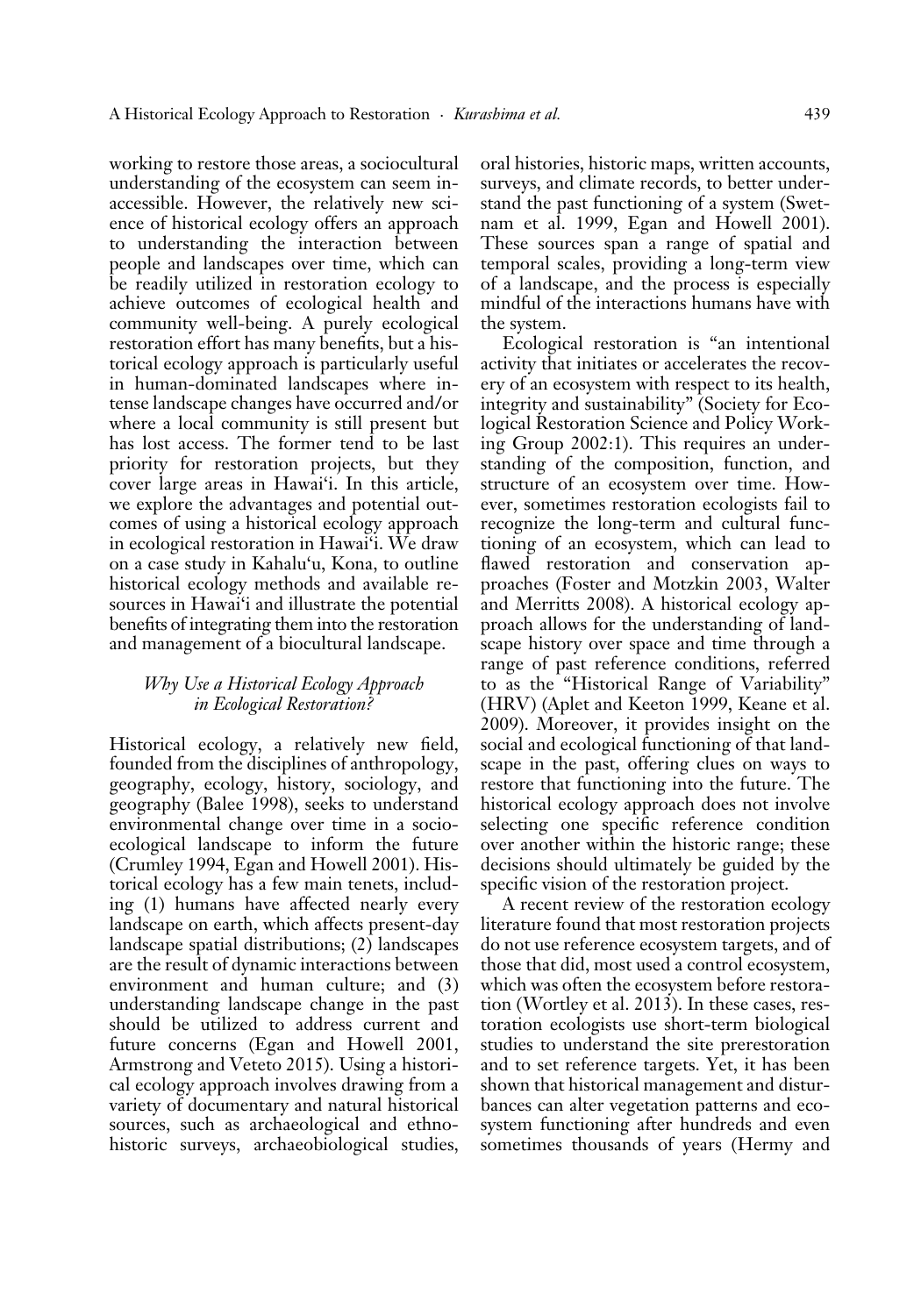Verheyen 2007, Hightower et al. 2014). Thus, to understand the factors that have, are, and will drive ecosystem patterns and processes, a historical ecology approach is necessary. For example, Foster and Motzkin (2003) used paleoecological data (pollen/charcoal data), archaeological evidence, ethnographic accounts, plant species distributions, and soil profile data to investigate the conservation and restoration of a unique grassland ecosystem in the American Northeast. They found that the areas thought to be native grasslands were actually derived after European contact. The grasslands were products of clearing and subsequent management by European settlers, who utilized grazing, plowing, as well as fire, and the conservation of these biodiverse areas may depend on the restoration of the cultural practices that once maintained these landscapes (Foster and Motzkin 2003). This example shows that to understand and manage present-day ecological conditions, it can be necessary to understand the long-term biological and cultural processes within the landscape over time. Often this requires an understanding of the ecosystem prehistorically or before indigenous and/or Western management of the landscape, as well as during and after these management regimes, to identify how cultural management has and will influence ecological patterns.

With climate change predicted to alter global and local weather patterns in unprecedented ways and at unpredictable rates this century (IPCC 2007), some landscapes may shift outside their historic ranges, signifying that historical sources alone cannot determine restoration targets (Harris et al. 2006). However, an understanding of historic conditions, changes, and ecological responses within the landscape to past climate changes still provides critical information on both past resilience and adaptability of components of the ecosystem, which can be applied to managing for resilience of a system into the future (Millar and Woolfenden 1999, Hotchkiss et al. 2000). In addition, although there is uncertainty around ecosystem shifts under climate change, there are increasingly more climate envelope models available that predict species shifts under local climate change projections (for Hawai'i see Fortini et al. 2013, 2015, Vorsino et al. 2014, Kurashima 2016). These models can be utilized to identify species that are predicted to shift into restoration areas or to include species that may aid in mitigating shifts (Harris et al. 2006).

A historical ecology approach is especially relevant in Hawai'i. The expression "I ka wä ma mua, ka wä ma hope" can mean "through the past is the future." Here, the past or "ka wä ma mua" can literally be translated as "the time in front," and the future, "ka wä ma hope," can mean "the time behind." This positional perspective provides insight to the Känaka Maoli worldview: that one is always looking toward the past, seeking guidance from ancestral knowledge to address the issues of the future (Kame'eleihiwa 1992:22). It serves as a constant reminder to first look to the knowledge, values, and approaches of küpuna (ancestors) when faced with any matter in today's changing contexts. This perspective still holds true today, with numerous Känaka Maoli educational programming and resource management programs emphasizing traditional knowledge applications to current issues such as climate change and water scarcity. The principal ideas of the field of historical ecology, namely that a generational, long-range understanding of the past is necessary to address issues today, are already embedded within the Känaka Maoli worldview.

Second, a plethora of socioecological knowledge is currently stored within local Hawaiian communities, as well as in Hawai'i's documentary archives, including early 'ölelo Hawai'i (Hawaiian language) newspapers, oral histories, and anthropological studies. Knowledge of ecosystems and human interaction with these ecosystems is especially deep in Hawai'i, where despite widespread colonization many Känaka Maoli families have continuously carried out cultural practices such as subsistence fishing, farming, and gathering over numerous generations (Mc-Gregor et al. 2003). In addition, much traditional ecological knowledge is stored within place-names, mele (songs and chants), and mo'olelo (stories), all serving as vehicles for intergenerational transmission of socio-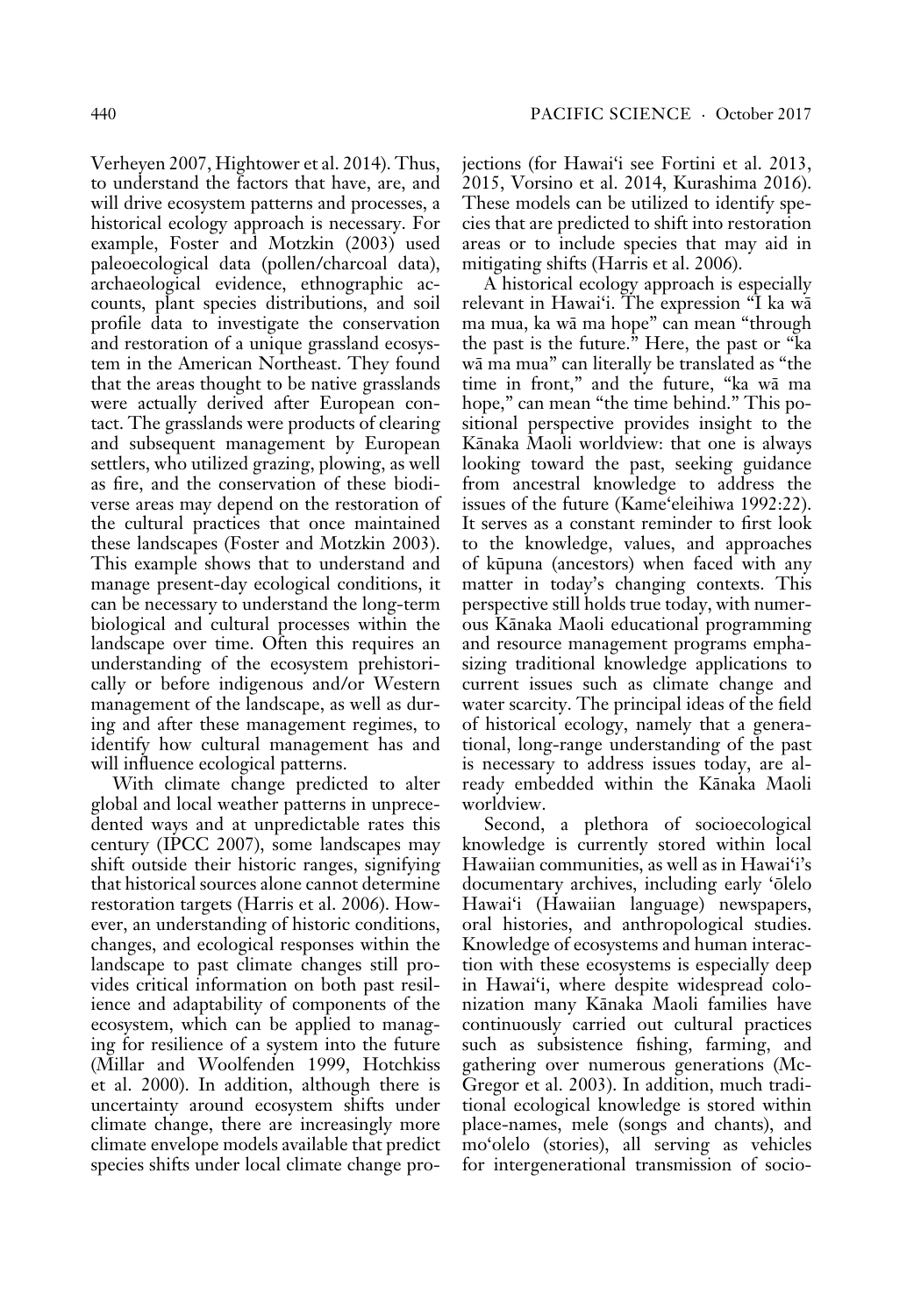ecological knowledge within communities (Kana'iaupuni et al. 2005, Näone 2008, Mc-Millen et al. 2014). More recently, there has been a renaissance in relearning practices, place-names, and associated knowledge systems especially in younger generations (Tengan 2008, Paglinawan and Paglinawan 2012, Goodyear-Ka'öpua 2013). Furthermore, many of the aforementioned documentary resources are already utilized and compiled by archaeologists and anthropologists in the form of ethnohistoric or cultural-impact studies employed in cultural resource management in Hawai'i, although in many cases the researcher does not have the capacity to read and translate 'ölelo Hawai'i, and thus these documents are often not included. Also, many sources have been digitized and are now freely available online (i.e., databases such as Pakakilodatabase.com, AVAKonohiki.org, and Ulukau.org), although many more sources wait to be digitized.

Third, although many large landowners and conservation agencies do not use a historical ecology approach in ecological restoration, there are many smaller community and grassroots groups that have interest in and are utilizing traditional and local ecological knowledge in landscape restoration. These small-scale groups are often extremely successful in gathering and organizing people around a site and project. Given that many large conservation areas are on state or private lands and can be remote in nature, these restoration projects may not have a community living in or near it currently. Using a historical ecology approach could provide one method to begin to scale up community engagement around restoration and place. Although the goals of a large-scale restoration project may be very different from that of a community-based project, both can utilize a historical ecology approach based on ancestral knowledge, which can then serve to connect a community or a set of volunteers to a place. Given limited conservation funding, it is only with the help and commitments of local communities to restoration (Leigh 2005) will it be possible to extend restoration efforts into large tracts of human-dominated landscapes across Hawai'i.

*How Can Historical Ecology Be Integrated into Restoration Initiatives in Hawai'i?*

#### case study: informing the restoration of küähewa, kahalu'u, hawai'i island

We present a case study of a restoration project in Kahalu'u, Hawai'i Island, to provide an example of historical ecology methods and sources and how they can be applied to restoration. We then discuss some applications and limitations of this approach in Hawai'i. We provide this case study as a road map for those who are unfamiliar with historical resources in Hawai'i and as a more complete resource for those who may have already utilized some of these sources in management and restoration.

#### *Restoration Site*

Küähewa is a 140.4 ha (347-acre) parcel located in the district of North Kona in the ahupua'a (Hawaiian land division) of Kahalu'u on the leeward side of Hawai'i Island. Vegetation surveys (Kurashima 2016) revealed that the site is heavily invaded with alien plant species, with very few native species in the understory. However, almost half of the site's canopy is made up of the native 'öhi'a (*Metrosideros polymorpha*), more concentrated in the mauka (upland) section of the site, which borders a predominately native forest reserve (Kurashima 2016). The site was recently "rediscovered," when a survey in 2000 revealed over 3,500 archaeological features within the project area, which are almost all (98.7%) categorized as traditional Känaka Maoli agricultural features (Rechtman et al. 2003, Monahan et al. 2015). The Kahalu'u Field System is arguably the largest intact remnant of the Kona Field System (Rechtman et al. 2003), a culturally important productive complex of rain-fed fields that stretched over 14,000 ha and traditionally integrated a variety of crops, along with native plant species. The rain-fed system in Kahalu'u was farmed in the time before Western contact (1778) and the decades following by Känaka Maoli. Since then, the site has not been actively managed and is seldom accessed, usually by a few for subsistance hunting.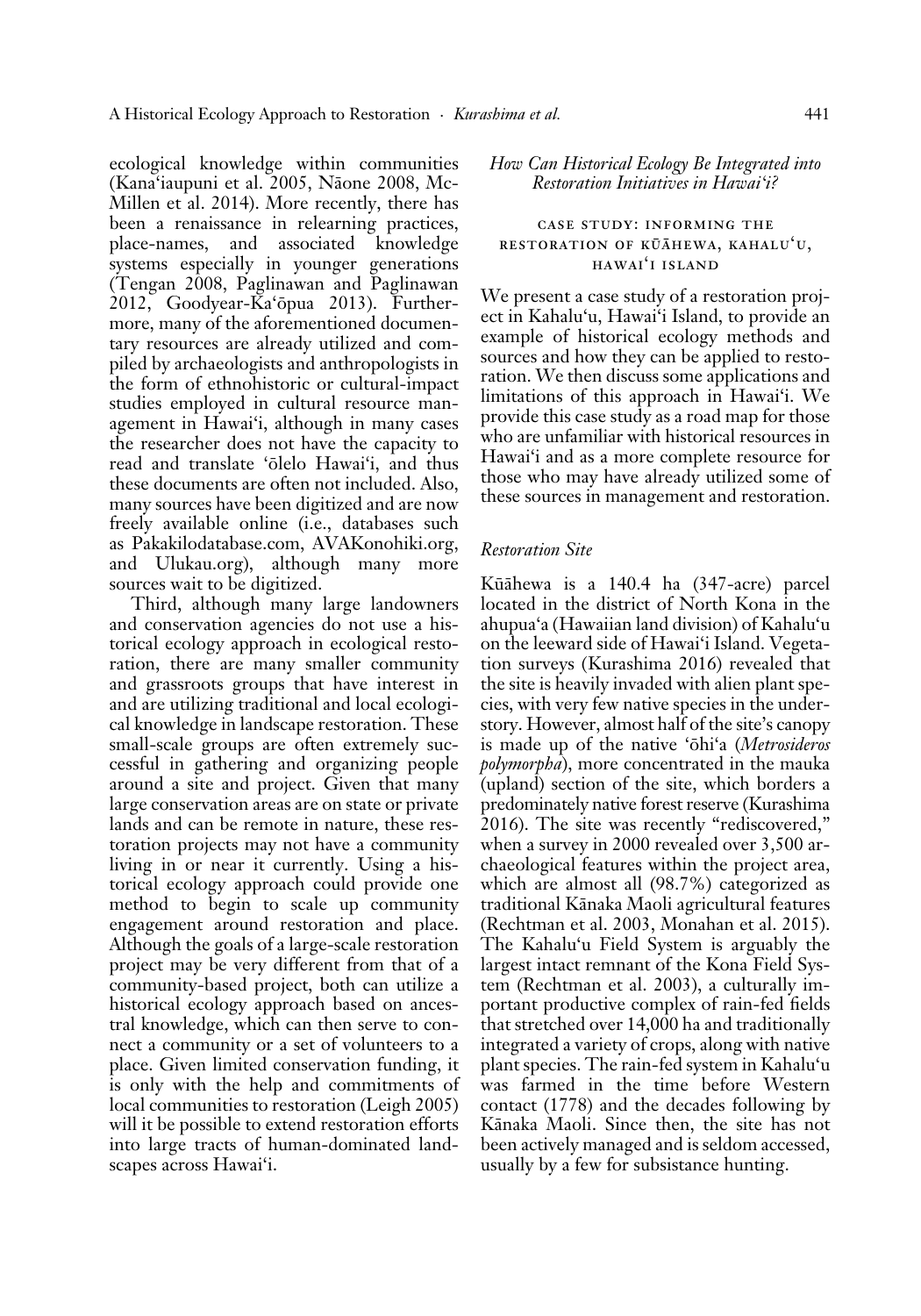Küähewa is similar to other large areas that are managed either privately or by the state, where the associated community that lived in the area may have been displaced, perhaps many generations before. Consequently, the families that were once a part of Küähewa have not been allowed to consistently maintain their practices in this area and thus have lost the ability to continually develop their relationship with the environment of that place over time as their ancestors once did. This does not mean that this community is totally disconnected, because knowledge of this place endures in many ways, yet it does indicate that the relationship between community and place has been diminished.

Today, the landowner, Kamehameha Schools (KS), the largest private landowner in Hawai'i, with a mission focused on improving the education and well-being of Känaka Maoli, is seeking to restore the site's ecological and social function. As a former indigenous agroecosystem, these functions include increasing native conservation value by restoring a diversity of native habitats, as well as enhancing local food production and community resilience through establishing appropriate useful crop and plant species. However, like many systems in Hawai'i, the site has transitioned from forest to agriculture, then back to forest, but is now alien-dominated. The degraded nature of the vegetation has left almost no living evidence of the species that naturally occurred in the area, nor the species that were cultivated historically alongside these natives. Thus, employing a historical ecology approach was necessary to begin to identify species to utilize in restoration.

Although one focus of the restoration is the reestablishment of traditional crops, there is also a large emphasis on integrating a high diversity of native plant species within fields, including threatened and endangered species, as well as restoring large tracts of native forest in the mauka sections of the site. This agroecological approach is representative of Känaka Maoli management, where native and cultivated systems were somewhat fluid and interdependent, and is also relevant today because many current and former agricultural landscapes in Hawai'i are dominated by invasive species. KS has been working with a collaborator organization, Hö'ulu'ulu Kahalu'u, which recently began (January 2016) to host 'äina-based (or place-based) educational restoration workdays with local educational groups. The voluntary workdays focus on removal of invasive vegetation, establishment of native and culturally important plants, and restoration of cultural sites. The educational experiences range from plant ecology to the local water cycle, to landscape engineering, and cultivation practices, all from a Känaka Maoli perspective.

## *Historical Ecology Methods and Sources for Hawai'i*

In 2012, we undertook a historical ecology approach to design biocultural restoration, set goals and metrics of success, and reconnect the surrounding community to Küähewa. We reviewed over 20 different types of sources (details in Table 1) in both 'ölelo Hawai'i and English spanning in time from before the initial settlement of Kona by Känaka Maoli (~mid-1200s AD) (Rieth et al. 2011) to present-day enviromental data and projections of vegetation shifts under future climate-change scenarios for Hawai'i (Figure 1). Recognizing that information about the site is living knowledge, we facilitated a half-day community workshop in Kahalu'u and conducted subsequent informal interviews with küpuna and kama'äina (those born and raised in Hawai'i, literally "child of the land") of the area to understand plant species that are valuable to the community. Participant selection for the workshop was purposeful; invitees were those who had an in-depth relationship to Kahalu'u and/or the surrounding region through residence and were also familiar with Kona agriculture through subsistence activities and/or running Hawaiian agricultural programs. During the workshop and interviews, we discussed the study site, its history, any connections and information the participants had to the specific area, and recommendations for plant species to be utilized in restoration.

Many sources provided information on the native plants and crops previously planted in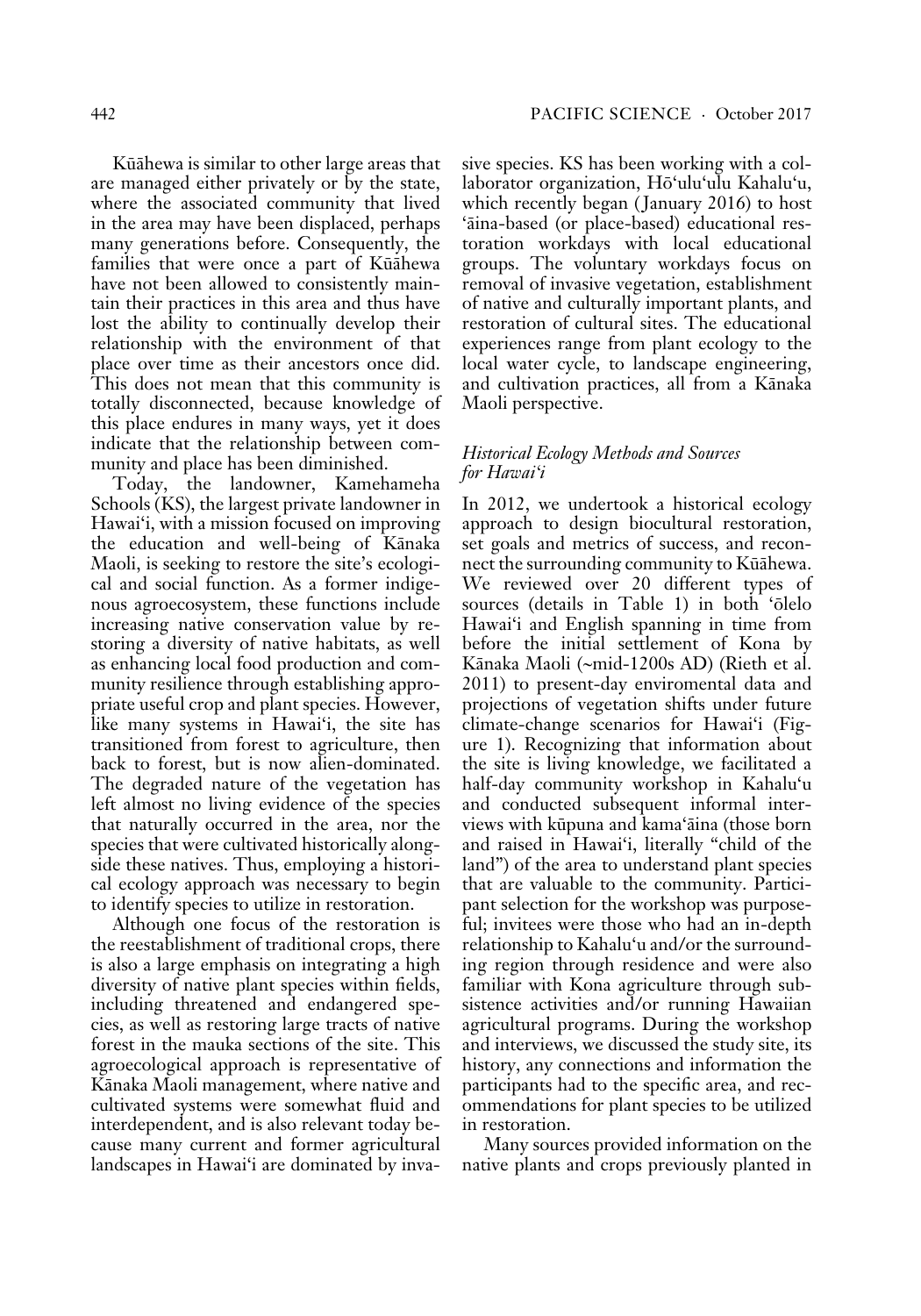

Figure 1. Spatial and temporal scale of the sources used in the restoration of Küähewa.

the area; information on planting methods and other cultural practices; descriptions of ecological and climatic patterns, including weather, place-names, and locations; and details of the restoration of Kamehameha Pai'ea's (Kamehameha I) upland garden in Kona called Küähewa. Mainly because of their older publication dates, the vast majority of the sources  $(n = 14)$  are freely available online (links provided in Table 1) and thus readily accessible for use. In addition, some sources are free at the Hawai'i State Archives (e.g., historic photographs) or could be available for certain areas at the State Historic Preservation Division (SHPD) library (e.g., ethnohistoric and archaeological surveys).

A well-known complication within the field of historical ecology is the issue of varied spatial scale of data. Some of our sources focused at the field or farm level, and others were regional to archipelago-wide (Figure 1). Yet, the range of spatial scales is also an advantage for scale-specific information within a Känaka Maoli worldview. Because our goals were associated with the restoration of a portion of the larger biocultural system of the Kona Field System, we chose to focus on gathering information that was pertinent to the upland Kona region in the 'äpa'a (planting zone), which operated in the range of farm to region level.

## *Applications and Outcomes of Historical Ecology Approach to Restoration*

Because access and activities at Küähewa had been limited for decades, most people within the surrounding community and at KS had little knowledge of the site beyond the archaeological and ethnohistoric studies, which provided information on the cultural sites and a historical cultural context of the broader area of Kahalu'u and Keauhou. Therefore, as researchers and land managers tasked with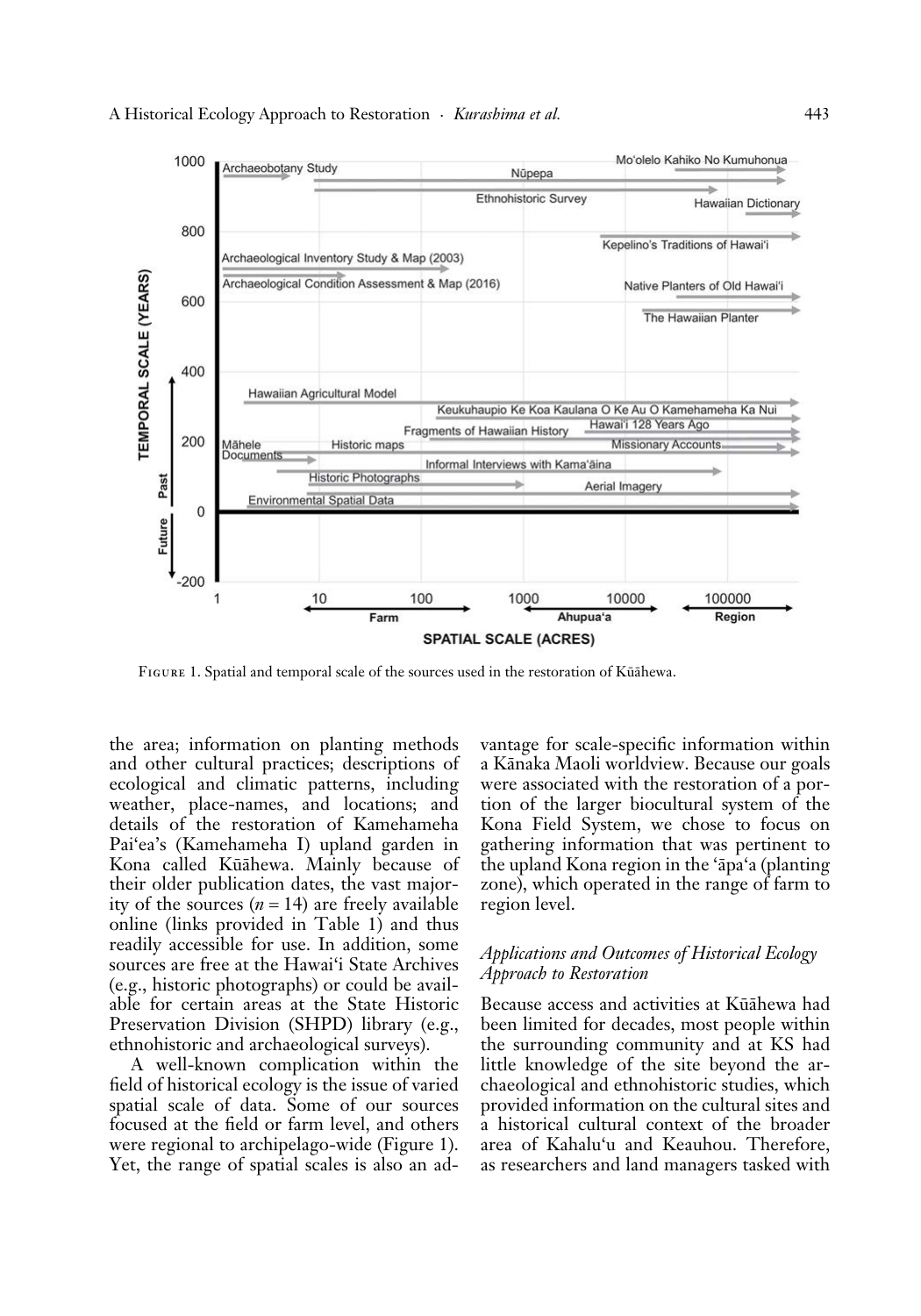| : 22.2011                                                                                                                                                                                                 |                                            | respectively and the contract of the contract of the contract of the contract of the contract of the contract of the contract of the contract of the contract of the contract of the contract of the contract of the contract              |                       |                   |                                       |
|-----------------------------------------------------------------------------------------------------------------------------------------------------------------------------------------------------------|--------------------------------------------|--------------------------------------------------------------------------------------------------------------------------------------------------------------------------------------------------------------------------------------------|-----------------------|-------------------|---------------------------------------|
| Access                                                                                                                                                                                                    | Language                                   | Example Information<br>Provided                                                                                                                                                                                                            | Spatial<br>Scope      | Temporal<br>Scope | Financial<br>Cost                     |
| base.com or nupepa.org<br>Online at papakilodata                                                                                                                                                          | Olelo Hawai'i                              | Pai'ea's restoration of<br>Stories of Kamehameha<br>practices (sharing of<br>Details of agricultural<br>cultivars by ali'i,<br>Kūāhewa                                                                                                     | Region<br>Farm to     | Long              | Free-Low (if<br>translator<br>needed) |
| Schools (most information<br>Prepared for Kamehameha<br>Hawai'i State Archives):<br>originally found in the                                                                                               | Olelo Hawai'i<br>translated<br>English and | Place names, water locations,<br>habitats for certain species<br>Information about the name<br>Traditional practices (water<br>gathering/storage, crops<br>agricultural practices<br>Traditional sustainable<br>community work)<br>Kūāhewa | Region<br>Farm to     | Long              | Free-High                             |
| or at the State Historic<br>available at ulukau.org<br>Preservation Division<br>papakilodatabase.com<br>and avakonohiki.org<br>Hawai'i State Archives<br>exisiting studies are<br>and online at<br>(GHPD) | Olelo Hawai'i                              | names, planting ceremonies,<br>used, planting methods and<br>Crops planted in each areas,<br>Names of 'ili (land division<br>within an ahupua'a)<br>number of fields<br>sharing customs)                                                   | Farm                  | Short             | Free-Low (if<br>translator<br>needed) |
| <b>Bishop Museum Archives</b>                                                                                                                                                                             | Olelo Hawai'i                              | Plants gathered and locations<br>Hawaiian crops in Kona<br>Locations of house sites<br>Ka'ao (origin story) of                                                                                                                             | Region                | Medium            | Free-Low                              |
| <b>Book</b>                                                                                                                                                                                               | Olelo Hawai'i<br>English and               | Descriptions of Kūahewa<br>Winds of Kona<br>Crops planted                                                                                                                                                                                  | Ahupua'a to<br>Region | Medium            | $_{\text{Low}}$                       |

Sources and Data Gathered in Historical Ecology Approach, Including Information about Their Accessibility and Scope Sources and Data Gathered in Historical Ecology Approach, Including Information about Their Accessibility and Scope

 $\operatorname{TABLE}1$ TABLE 1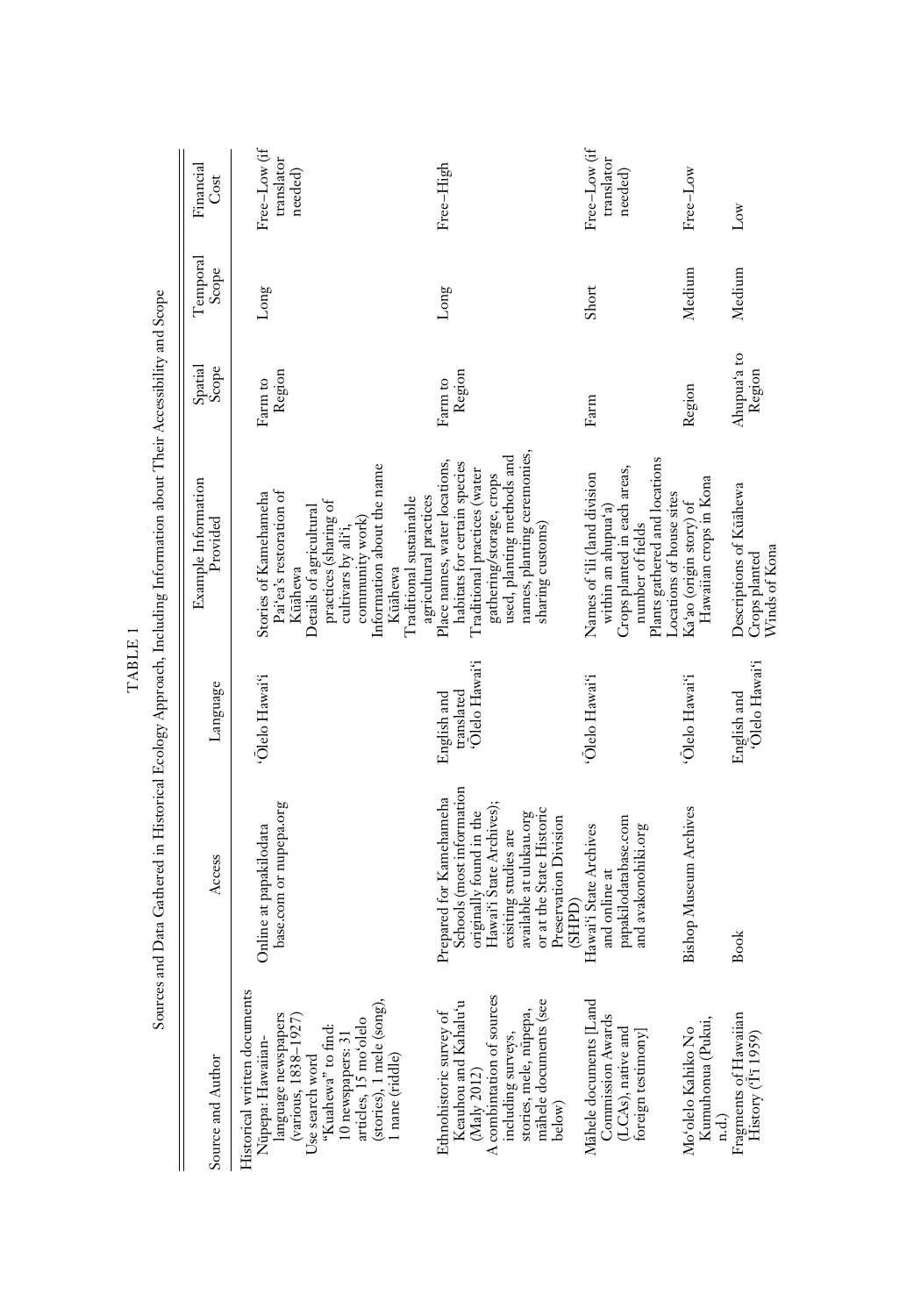| Free-Low                                                                                                                            |                                                                       | Free-Low                                                                                                                                                                                                              | Free                                                                                     | $_{\text{Low}}$                                                                                                   | Free-Low                                                       | Free                                                                                                                                                                                                                                                                  |
|-------------------------------------------------------------------------------------------------------------------------------------|-----------------------------------------------------------------------|-----------------------------------------------------------------------------------------------------------------------------------------------------------------------------------------------------------------------|------------------------------------------------------------------------------------------|-------------------------------------------------------------------------------------------------------------------|----------------------------------------------------------------|-----------------------------------------------------------------------------------------------------------------------------------------------------------------------------------------------------------------------------------------------------------------------|
| Short                                                                                                                               |                                                                       | Medium                                                                                                                                                                                                                | Medium                                                                                   | Medium                                                                                                            | Medium                                                         | Short                                                                                                                                                                                                                                                                 |
| Region<br>Farm to                                                                                                                   |                                                                       | Region                                                                                                                                                                                                                | specific<br>region-<br>Can be                                                            | archipelago<br>Region to                                                                                          | archipelago<br>Region to                                       | archipelago<br>Region to                                                                                                                                                                                                                                              |
| development of Kūāhewa<br>proclamations, and crops<br>rules/laws, its name,<br>including the work,<br>Description of the<br>planted |                                                                       | weather, phenology, animal<br>preferences of dryland kalo<br>traditional planting terms,<br>Kona seasons, including<br>Kona-specific plants,<br>planting methods<br>Explanation of food<br>activity, stars<br>in Kona | Kona planting areas, crops,<br>Traditional planting terms<br>methods                     | Traditional planting customs/<br>Kona planting areas, crops,<br>Traditional planting terms<br>ceremony<br>methods | Traditional planting terms                                     | Names and locations of chiefly<br>Crops used in upland Kona<br>Native plant names and<br>Various agroecosystem<br>Forest and agriculture<br>Kona weather pattern<br>agricultural areas<br>Forest descriptions<br>descriptions<br>interactions<br>locations<br>systems |
| Ölelo Hawai'i                                                                                                                       | Translated to<br>English                                              | ed. has 'Olelo<br>Hawai'i and<br>English (1932<br>English)                                                                                                                                                            | English                                                                                  | English                                                                                                           | to English and<br>Olelo Hawai'i<br>Olelo Hawai'i<br>English to | English                                                                                                                                                                                                                                                               |
| papakilodatabase.com<br>Orignial article in Ka<br>accessible through<br>Hoku O Hawai'i                                              | as a book, also available<br>Translated and published<br>on uukau.org | at catalog.hathitrust.org/<br>Book and available online<br>Record/001635258                                                                                                                                           | https://www.scribd.com/<br>Out of print book and<br>available online at                  | <b>Book</b>                                                                                                       | Book and available online at<br>ulukau.org                     | online at play.google.com<br>Out of print book; available                                                                                                                                                                                                             |
| Kamakau, 1920-1924)<br>Kamehameha Ka Nui<br>(Samuel Manaikalani<br>Kaulana O Ke Au O<br>Kekuhaupio Ke Koa                           | Warrior Kamehameha<br>Kekuhaupio and His<br>(Desha 2000)              | Hawai'i (Kepelino [1932]<br>Kepelino's Traditions of<br>2007)                                                                                                                                                         | The Hawaiian Planter, His<br>Plants, Methods and<br>Areas of Cultivation<br>(Handy 1940) | Native Planters in Old<br>Hawaii (Handy et al<br>1972)                                                            | (Pukui and Elbert 1986)<br>Hawaiian Dictionary                 | Hawai'i Nei 128 years ago<br>(Menzies and Wilson)<br>1920)                                                                                                                                                                                                            |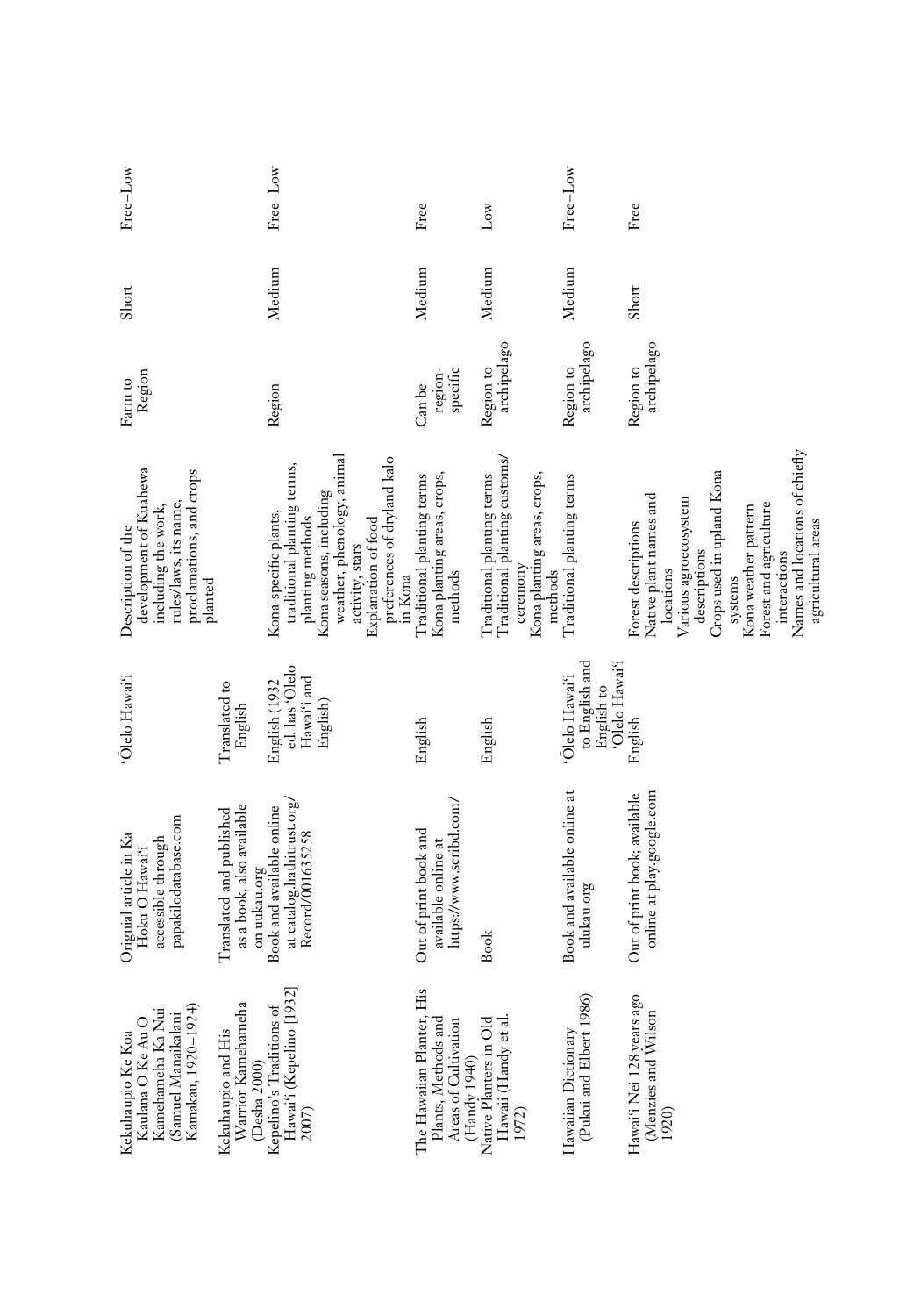| Source and Author                                                                                                                                                                                                                                                           | Access                                                                                                                                                                                   | Language | Example Information<br>Provided                                                                                                                                                                              | Spatial<br>Scope       | Temporal<br>Scope | Financial<br>$\rm Cost$ |
|-----------------------------------------------------------------------------------------------------------------------------------------------------------------------------------------------------------------------------------------------------------------------------|------------------------------------------------------------------------------------------------------------------------------------------------------------------------------------------|----------|--------------------------------------------------------------------------------------------------------------------------------------------------------------------------------------------------------------|------------------------|-------------------|-------------------------|
| Hawai'i (Sereno 1916)<br>Reminiscences of Old<br>Missionary accounts                                                                                                                                                                                                        | sook and available online at<br>books.google.com<br>3ook                                                                                                                                 | English  | Crops, planting methods, uses<br>of plants, water gathering,<br>planting locations                                                                                                                           | Region                 | Short             | Free-Low                |
| Journal of William Ellis:<br>A Narrative Tour<br>Through Hawai'i in<br>1823 (Ellis 2013)<br>The Life and Times of<br>Mrs. Lucy G. Thurston,<br>Wife of Rev. Asa<br>Maps and Aerial Imagery<br>Thurston, Pioneer<br>Missionary to the<br>Sandwich Islands<br>(Thurston 1882) | Book and available online at<br>books.google.com                                                                                                                                         |          |                                                                                                                                                                                                              |                        |                   |                         |
| Historic maps (various,<br>$1875 - 1954$                                                                                                                                                                                                                                    | Kamehameha Schools and<br>online at the Department<br>some publicly available<br>ags.hawaii.gov/survey/<br>General Services site:<br>of Accounting and<br>Some managed by<br>map-search/ | English  | Locations and sizes of LCAs<br>types, cultural sites, trails,<br>Ecological boundaries (i.e.,<br>and Royal Patent Grants<br>Locations of crops, forest<br>trees, gulch, hills)<br>water holes<br>Place names | Region<br>Farm to      | Medium<br>Short-  | Free                    |
| Aerial imagery (USGS<br>1954, USDA 1964,<br>NOAA 2000)                                                                                                                                                                                                                      | hawaii.edu/magis/home<br>Available online at the UH<br>guides.library.manoa<br>Manoa MAGIS site:                                                                                         | English  | fields, roads, trails, houses,<br>Change in forest cover over<br>Locations of agricultural<br>Land tenure over time<br>time                                                                                  | Ahupua'a to<br>Region  | Short             | Free                    |
| under climatic changes<br>model: traditional and<br>Hawaiian agricultural<br>Kurashima 2016)                                                                                                                                                                                | Available at sciencebase.gov,<br>search "Kurashima"                                                                                                                                      | English  | Locations of precolonial<br>(before 1777) lo'i, dryland,<br>scenarios (A1B, RCP 4.5,<br>and agroforestry systems<br>Locations of areas resilient<br>to three climate-change<br>RCP 8.5)<br>pasture           | archipelago<br>Farm to | Medium            | Free                    |

 $\operatorname{TABLE}$  l (continued) TABLE 1 (continued)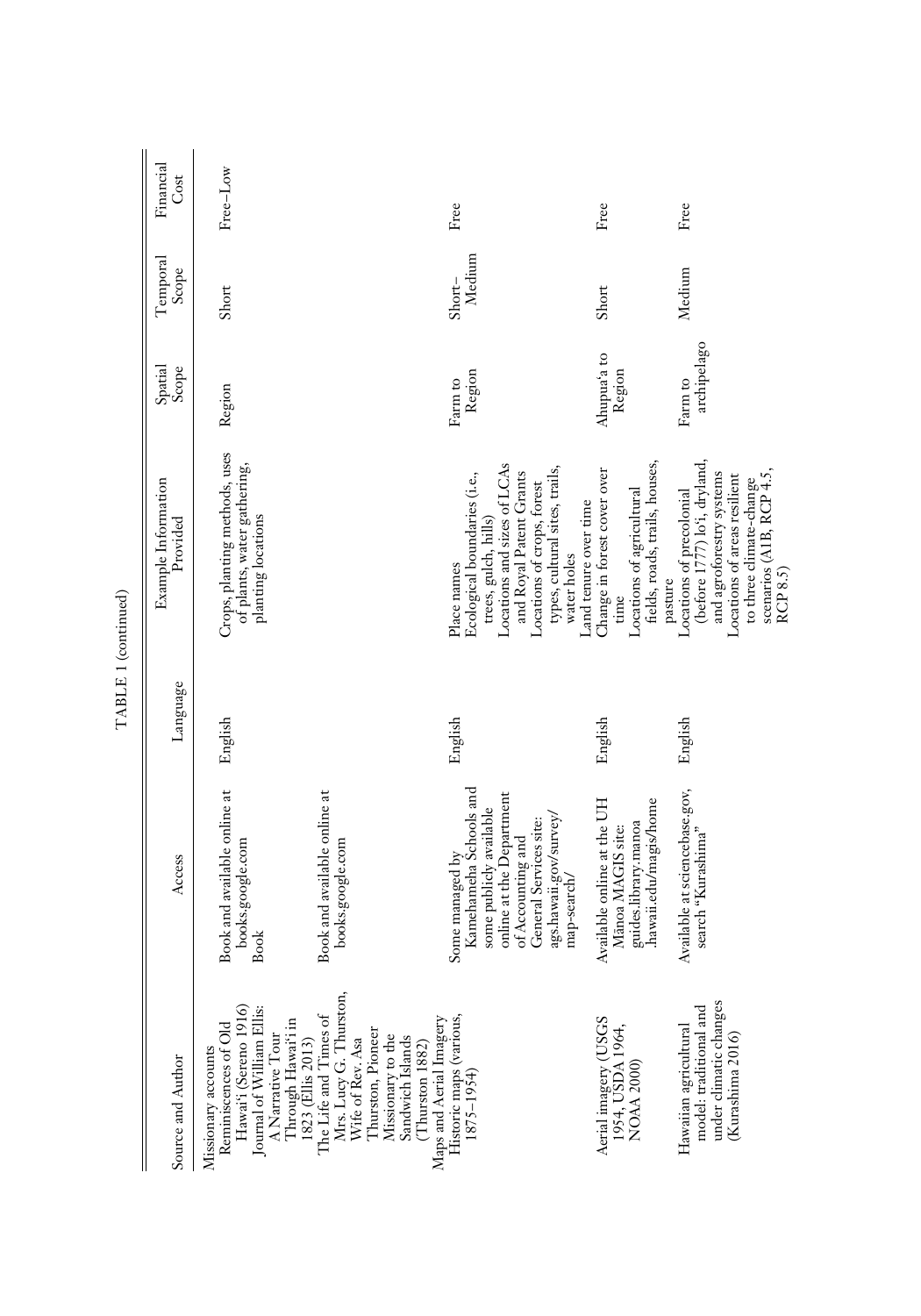| Free                                                                                                                                                                                                                                                                                                                                             | Free                                                                                                                                                                   | Free at the<br>Archives                                                       | Free: High                                                                                                 | Free: High                                                                                                                                                                                                                                                                                |
|--------------------------------------------------------------------------------------------------------------------------------------------------------------------------------------------------------------------------------------------------------------------------------------------------------------------------------------------------|------------------------------------------------------------------------------------------------------------------------------------------------------------------------|-------------------------------------------------------------------------------|------------------------------------------------------------------------------------------------------------|-------------------------------------------------------------------------------------------------------------------------------------------------------------------------------------------------------------------------------------------------------------------------------------------|
| Short                                                                                                                                                                                                                                                                                                                                            | Medium                                                                                                                                                                 | Short                                                                         | Medium                                                                                                     | Medium                                                                                                                                                                                                                                                                                    |
| archipelago<br>Farm to                                                                                                                                                                                                                                                                                                                           | archipelago<br>Farm to                                                                                                                                                 | Region<br>Farm to                                                             | Region<br>Farm to                                                                                          | Farm                                                                                                                                                                                                                                                                                      |
| characteristics of spatially<br>Environmental and climate<br>explicit areas                                                                                                                                                                                                                                                                      | Locations and spatial shifts of<br>temperature projections for<br>species under downscaled<br>all native Hawaiian plant<br>Hawai'i (A1B scenario)<br>precipitation and | Plants present historically<br>Landscape conditions                           | Historical and cultural context<br>Locations, types, conditions,<br>photographs, maps of<br>cultural sites | cultural sites, vegetation,<br>Extremely detailed map of<br>traditional planting<br>topography<br>Evidence of different<br>methods                                                                                                                                                        |
| English                                                                                                                                                                                                                                                                                                                                          | English                                                                                                                                                                | Captions in<br>English                                                        | English                                                                                                    | English                                                                                                                                                                                                                                                                                   |
| planning.hawaii.gov/gis/)<br>.geography.hawaii.edu/)<br>.geography.hawaii.edu/)<br>.nationalmap.gov/basic)<br>Elevation and topography<br>Geology (http://pubs.usgs<br>Soils (http://soildatamart<br>Climate (http://climate<br>.gov/of/2007/1089/<br>Rainfall (http://rainfall<br>Various layers (http://<br>.nrcs.usda.gov/)<br>(http://viewer | documents/TR44 Fortini<br>Report available at: http://<br>hilo.hawaii.edu/hcsu/<br>_plant_vulnerability_<br>assessment.pdf                                             | Schools; some available in<br>Managed by Kamehameha<br>Hawai'i State Archives | Prepared for Kamehameha<br>are available at SHPD)<br>archaeological surveys<br>Schools (many               | Prepared for Kamehameha<br>are available at SHPD)<br>archaeological surveys<br>Schools (many                                                                                                                                                                                              |
| Current environmental<br>spatial data                                                                                                                                                                                                                                                                                                            | species climate envelope<br>models (Fortini et al.<br>Native Hawaiian plant<br>2013)                                                                                   |                                                                               |                                                                                                            | Photographs<br>Historic photographs<br>(Kamehameha Schools,<br>(Kamehameha Schools,<br>1950s)<br>Archaeological struits<br>survey of a portion of<br>the Kona Gold Coffee<br>the Kona Gold Coffee<br>the Kona Gold Coffee<br>the Kona Gold Coffee<br>Monahan et al. 2015);<br>ncludes map |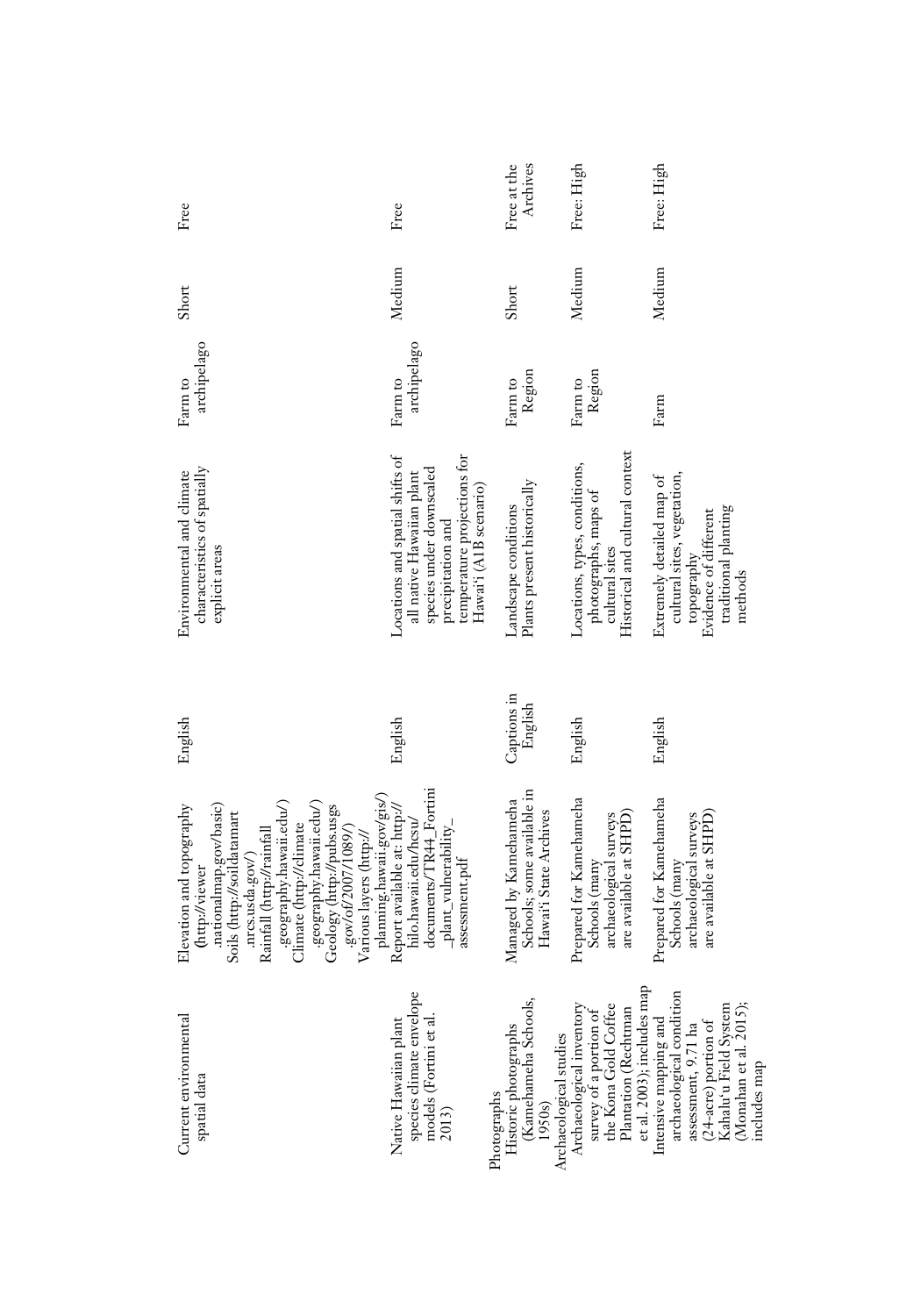| Financial<br>Cost               | High                                                                                                                                                                                                                                                                          | Free: Low                                                                                                                                                                                           |
|---------------------------------|-------------------------------------------------------------------------------------------------------------------------------------------------------------------------------------------------------------------------------------------------------------------------------|-----------------------------------------------------------------------------------------------------------------------------------------------------------------------------------------------------|
| Temporal<br>Scope               | Long                                                                                                                                                                                                                                                                          | Medium                                                                                                                                                                                              |
| Scope<br>Spatial                | Farm                                                                                                                                                                                                                                                                          | Region<br>Farm to                                                                                                                                                                                   |
| Example Information<br>Provided | charcoal samples at specific<br>Identification of phytoliths of<br>Evidence of native plants and<br>short-lived plant species in<br>plant and crop remains at<br>specific times and sites<br>Identification and age of<br>crops being grown at<br>specific sites<br>locations | patterns, locations of fields<br>and crops, crops planted in<br>Ecosystem health over time<br>Values within a community<br>area over time, planting<br>Place names, weather<br>over time<br>methods |
| Language                        | English                                                                                                                                                                                                                                                                       | English                                                                                                                                                                                             |
| Access                          | Prepared for Kamehameha<br>Schools                                                                                                                                                                                                                                            | Find and approach some<br>key people within the<br>community                                                                                                                                        |
| Source and Author               | Archaeobotany study<br>(Pollen and phytolith<br>testing) (Phillips 2016)                                                                                                                                                                                                      | kūpuna and kama'āina<br>interviews<br>Informal interviews with<br>$\frac{1}{1}$ <sub><math>\frac{1}{2}</math></sub> , $\frac{1}{2}$<br>of the area                                                  |

 $\rm{TABLE\ 1\ (continued)}$ TABLE 1 (continued)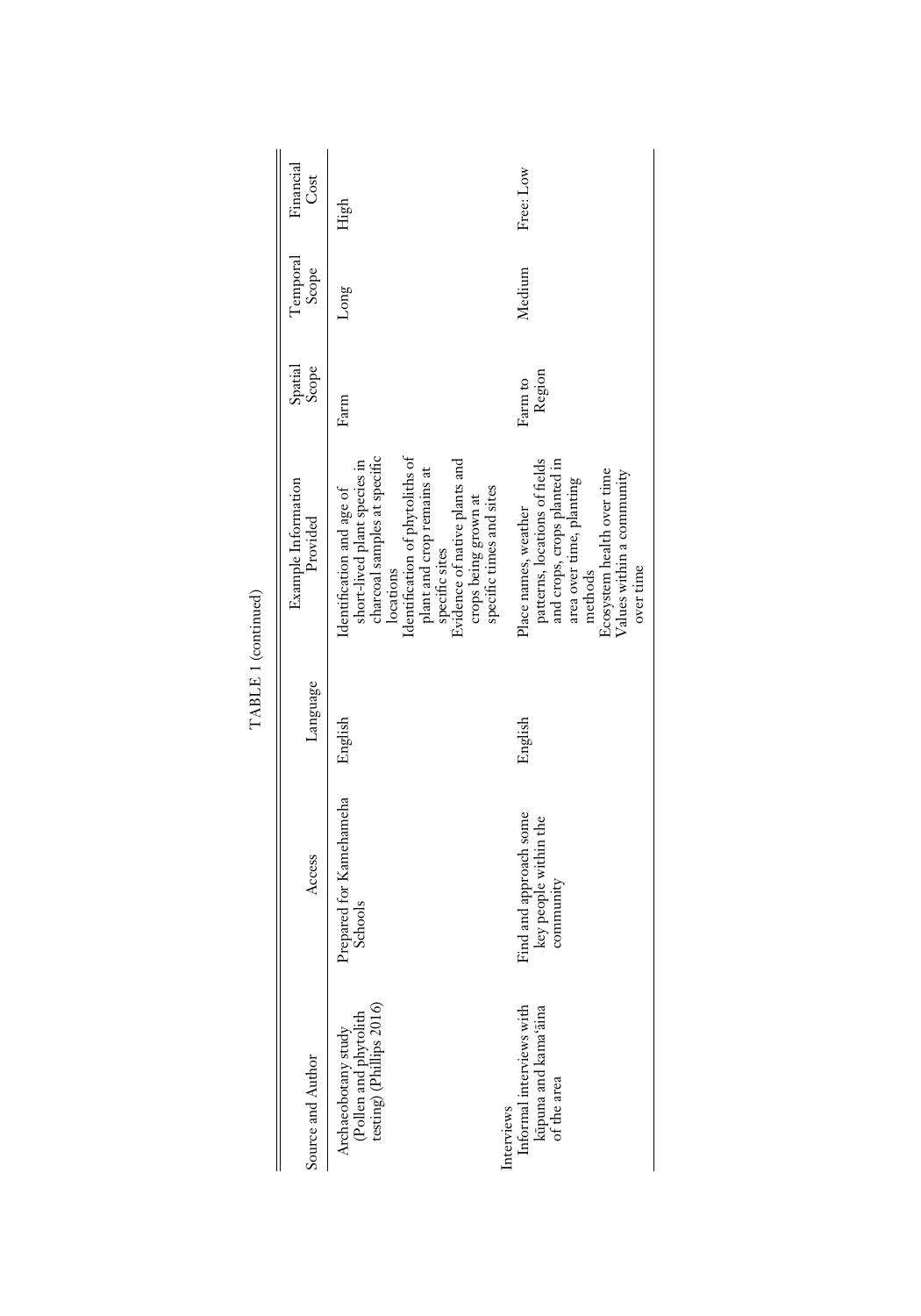restoring the socioecological function of Küähewa, our first step was to ho'okama'äina (become familiar with the place). We did this through regular site visits during different times of the year across as many areas of the system as we could access and through simultaneously gathering and reading any information we could find at multiple spatial scales, including up to the moku, or regional level. The only way to understand if the information from the sources was applicable to Küähewa and its restoration was to understand the characteristics and cycles of the site, through being there physically as often as possible for as many years as possible. It was through this process of building a relationship with Küähewa that we were able to make appropriate and sound natural and cultural resource management decisions. For example, through understanding both the historic and observed seasonal rainfall patterns and varied vegetation within microhabitats at the site, we could time the removal of overstory invasive canopy that resulted in minimal understory growth and subsequent outplantings. Simultaneously, we familiarized ourselves with other community organizations and lineal descendants of Kahalu'u and the surrounding area by attending community-based educational programming and workdays at nearby sites. Through working alongside them and consistently showing up to workdays, we were able to establish and grow a relationship with key community members.

Because the majority of the site is dominated by invasive species, we needed to understand what plant species were appropriate to restore at Küähewa given today's changing environmental and social context. We developed an initial planting list of 70 species, including 37 species that were cited as previously existing in or around the project area in historical documents, a pollen survey, and our interviews. At least eight of these species were mentioned only by community members as previously existing in the area, highlighting the value of community participation in the historical ecology approach. The list also contained useful native, Polynesian-introduced, and nonnative but noninvasive species that are either currently existing

on site, present in the adjacent forest reserve, or are ecologically appropriate. Kurashima (2016) contains the full planting list. This planting list also includes eight species that are listed as threatened or endangered and those whose habitat is expected to be lost in some areas but maintained within the project area [i.e., kauila (*Colubrina oppositifolia*)] (Fortini et al. 2013). Considering future climate change in this step is ideal because some areas may no longer be appropriate for some species, and other areas may become suitable in the near future and can be considered for current outplantings. Climate envelope models for every native Hawaiian plant species are available for the archipelago (see Fortini et al. 2013), as well as for Polynesianintroduced crop and crop mixes (see Kurashima 2016).

Using a historical ecology approach in the creation of the planting list resulted in recognizing and documenting the historical preferences of the community of Küähewa. Historical sources as well as the interviews with the community provided information on crops and plants that have been and are likely to be the most important to the resource stewards of Kahalu'u over time, helping us to understand the community's vision for specific plant species restoration. With the broad planting list for the study area, we were then able to plan detailed plant mixes for specific sites and develop resource management goals [i.e., restore one-third of all previously mentioned species  $(n = 12)$  by the third year of restoration].

Another step in the revitalization of Küähewa was to restore the identity of the place. One example is the name of the system itself, which previously was termed "Kahalu'u Field System" at KS. Yet, after we gathered the mo'olelo of Kamehameha Pai'ea's restoration of a vast upland farm his people called Küähewa from historic Hawaiian-language newspapers and other sources, we reestablished the name of Küähewa and its associated history and mana (power; energy) at the site. The historical ecology approach also yielded many names of places, land divisions, cultural sites, planting methods, winds, and rains that are used during management or education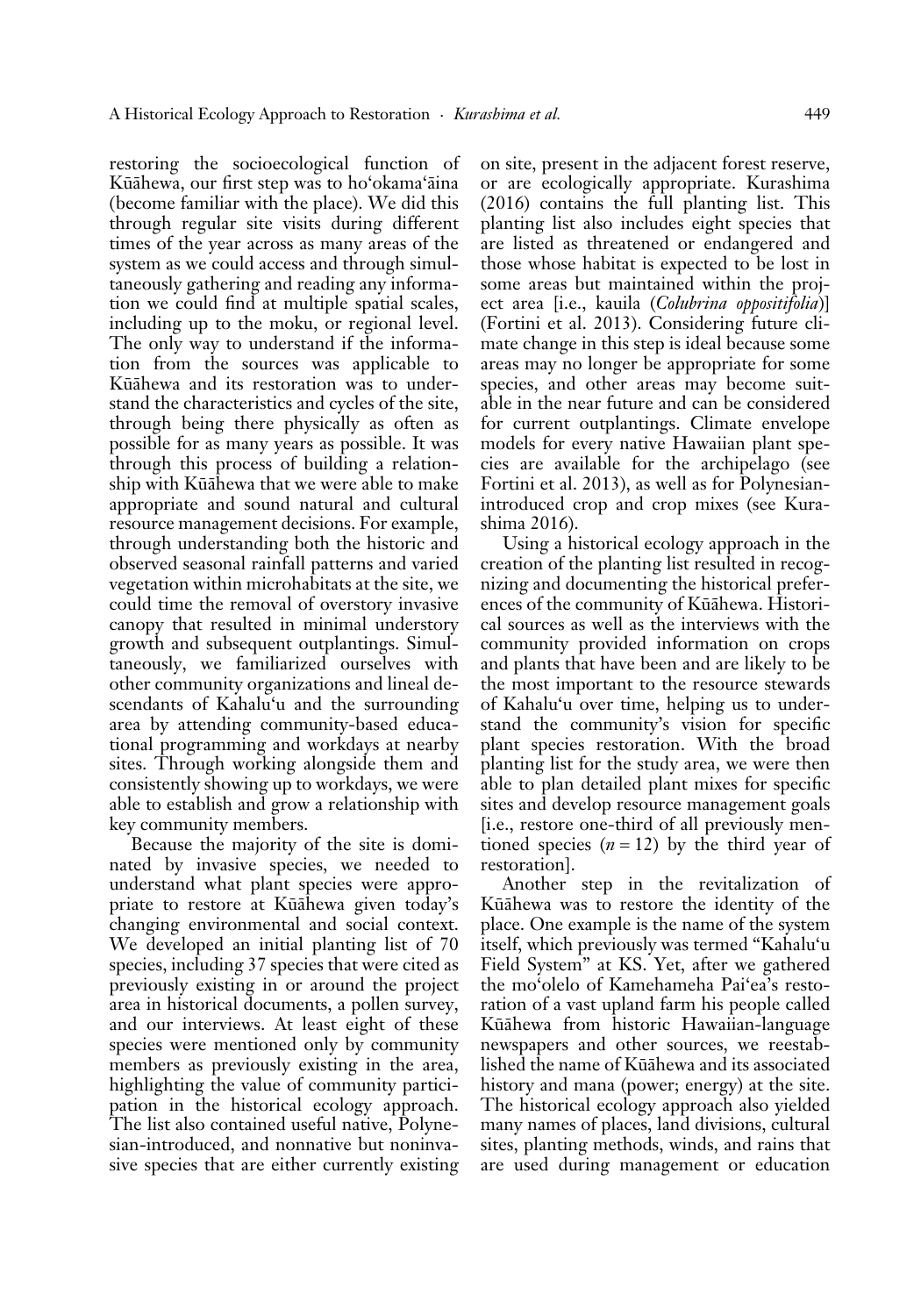concerning the site. Restoring these names also in turn restores the function to these places and phenomena in the way that the küpuna of Küähewa once knew them. For example, we developed an oli kähea (chant asking for permission) specific to the site, first honoring the area by calling out the names for the water cycle and land boundaries, then recognizing Kamehameha's historical restoration of the area with his people. Finally, the oli acknowledges the current generation of stewards of Küähewa and their purpose to replant and restore for Küähewa's sustainability into the future. In many places, it may be more appropriate to continue the process of haku mele (composition) about an area or process to reflect and honor the place and its function in today's context. By speaking these traditional names again and echoing them throughout Küähewa, by creating an oli to honor Küähewa, this generation of resource stewards affirms themselves to the place in a way that the küpuna who cared for this place generations ago once did. The value does not lie only in the specific content of names or information uncovered, but in the process of using that knowledge again, which then returns the purpose and function to that knowledge.

Due to the dense vegetation in some areas, it was difficult for anyone, both managers and visitors, to access many of the cultural sites and restoration areas. We established interpretive trails of sites using the archaeological studies and the help of an archaeologist familiar with the restoration area. Using the historical resources, we selected characteristically common Kona Field System sites, along with sites unique to Kahalu'u, and then designed an easily accessible trail to these sites. We also developed a narrative for each location, highlighting information from the historical record, such as specific planting methods and types of crops planted at the site. The development of the interpretive trails has allowed for better access for targeted resource management (native plant, crop, and cultural site restoration). Starting with a relatively small number of sites (around 15) and connecting trails helped us to set an achievable goal for initial invasive species removal, cultural site restoration, and native replanting. Furthermore, we used the interpretive trail each time a visiting group visited as a way to introduce volunteers to a wide variety of restoration areas quickly and easily, serving as a way for people to build pilina (connection, relationship) with Küähewa.

Due to limited access to Küähewa for generations, we needed to reopen and reestablish relationships between the surrounding community and Küähewa, as well as between us as resource managers and the community. With a specific outplanting plan, established interpretive trails, and narrative, we were able to host visitors, which included community members, students, contracted crews, researchers from local universities, other natural resource managing organizations, and groups from within KS, in a much more meaningful way. The historical ecology approach provided us with a trove of information, which we shared with all visitors either in conversation or through visuals such as large, durable historic maps. The maps operate at different scales to explain both the specific adaptations of Känaka Maoli practices to the site as well as broader landscape patterns across the island. The maps help individuals place themselves within the landscape over space and time and also serve to establish pride and a connection to the ingenuity of the küpuna who once managed Küähewa. Sharing the information from the historical ecology approach and resulting narrative is also a way to show the community our respect for the site and for them (i.e., a form of reciprocity). Learning as much as possible through the historical ecology approach and physical presence served as an indicator to some of the küpuna, who have knowledge of the area, that we had "done our homework." It was a way to demonstrate how much we valued Küähewa and valued the time we had with the küpuna of the place, because it was only after years of the research process and subsequent increased understanding of the place over time that we were able to ask them meaningful questions that could then in turn help to drive restoration.

With the numerous hands on site, we were then able to work toward the restoration of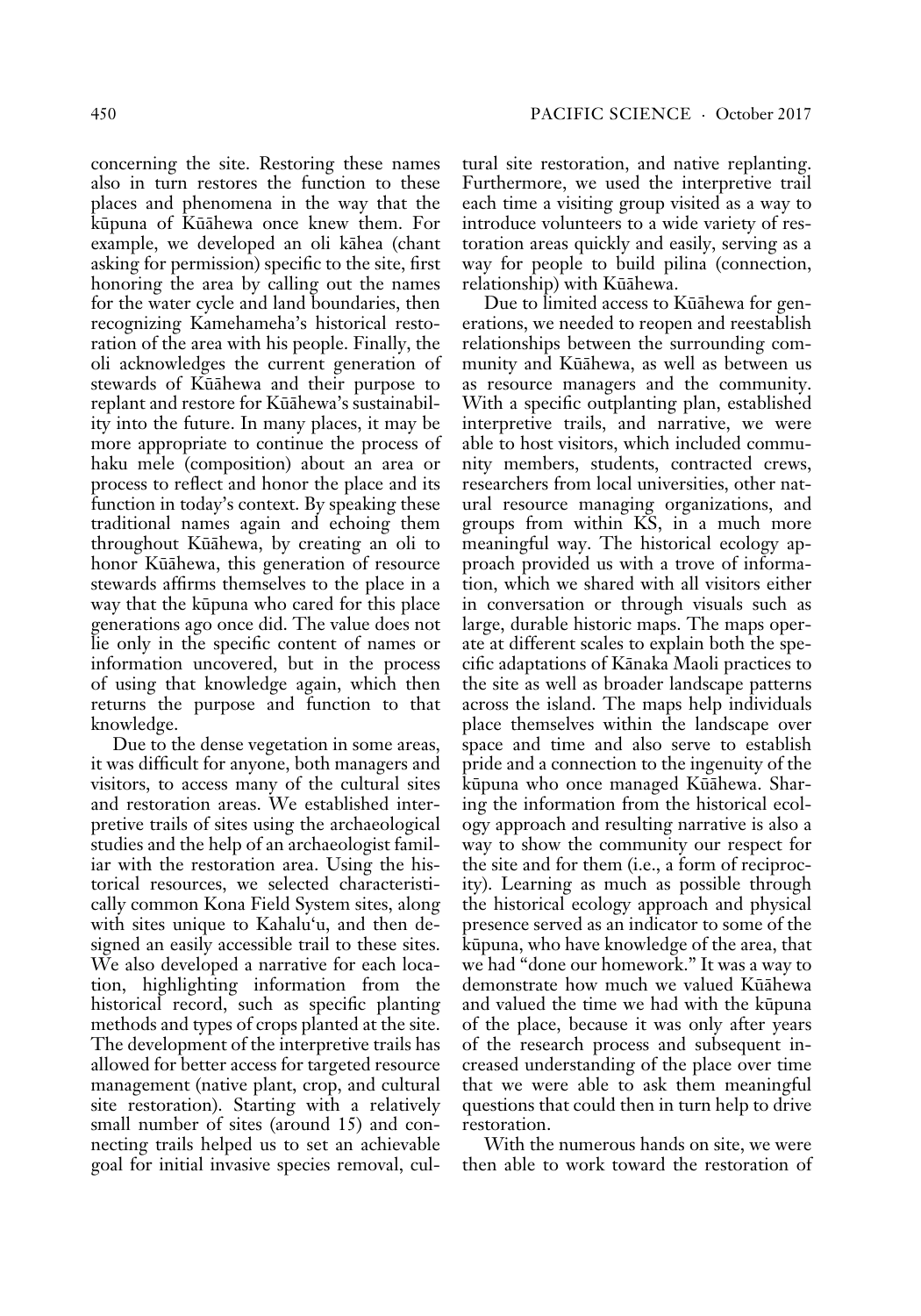many of the Känaka Maoli practices associated with Küähewa. One example was our efforts to revitalize various planting methods and techniques discussed in historical documents. One site we cleared on a trail consists of built-up planting rings in an area that is intermittently filled with standing water. This site was considered unique and is not known by the archaeologist to exist in other parts of the Kona Field System. We reestablished the name mäkälua, which refers to planting in mulched holes and pits (Handy et al. 1972), for this site. A group of local and Känaka Maoli students from the surrounding area filled these mäkälua with soil and mulch derived from the surrounding invasive species and planted huli (cuttings) of kalo (*Colocasia esculenta;* taro) that they brought from their gardens, while we all chanted an 'oli associated with planting. The act of bringing kalo huli and putting their hands into the soil is also a form of reciprocity between those Känaka and Küähewa. Though the varieties of kalo, the type of mulch, and the chant may or may not be exactly what was used traditionally, the value lies in the process of returning the function to the mäkälua and the function to the collective community as the stewards of this place. The tradition also continues in the monitoring and continued relationship of these students with these outplantings over the year and experimenting with better ways to ensure the continued growth of these crops, just as the küpuna of Küähewa once did. By reestablishing the succession of planting, the succession of stewardship of Küähewa, this generation of stewards becomes part of the mo'okü'auhau, or the genealogy, of the place. In this way, we as the collective stewards (resource managers, researchers, students, community members) will always be tied to and will always have a kuleana (responsibility) to this place.

More information and visuals on our process is available at: http://www.huihouluulu .org/.

#### discussion

Our case study focused on restoration of an agroecological site, including both forest

and agriculture systems, but our approach is applicable to restoration of forests or other natural ecosystems in Hawai'i. Our site has not been occupied for generations and did not have a specific community tied to it through practice. In this way, it is comparable with some of the more remote areas of Hawai'i, which Känaka once had a more constant relationship with but have since been displaced. In these areas, a historical ecology approach can serve as the first step in a biocultural restoration process to ultimately aid in reestablishing a relationship between resource stewards, including the community, and the place.

As we have shown, there is a wide variety of freely available resources that can be a critical part of restoration. One of the most important applications of historical resources is in helping to determine reference conditions in landscape restoration, which can often help to then generate species lists for outplanting. Because restoration goals were biocultural, to restore the ecological and the Känaka Maoli cultural system and their interconnections, the decision was to restore to a context that emphasized both. Therefore, many of the reference conditions chosen were during the time of the cultivation of the Kona Field System (~1300–1900) (Allen 1991). Yet, we did include reference conditions from precontact and information about future climate change in our resulting planting list. Even if the reference conditions for restoration are pre-Polynesian management, a historical ecology approach can still be used to both determine this earlier range of historical variability and to provide information on landscape change over time. For example, the archaeobotanical study indicated the previous presence of native species not found in the surrounding forest nor mentioned by the community. Their current absence from the greater area and absence in the mind of some of the people of the place could indicate longstanding changes to their recruitment.

In addition, plans for the reference condition can shift over time. For example, in our case defining the reference condition has been, and will continue to be, a collective and iterative process. For example, though we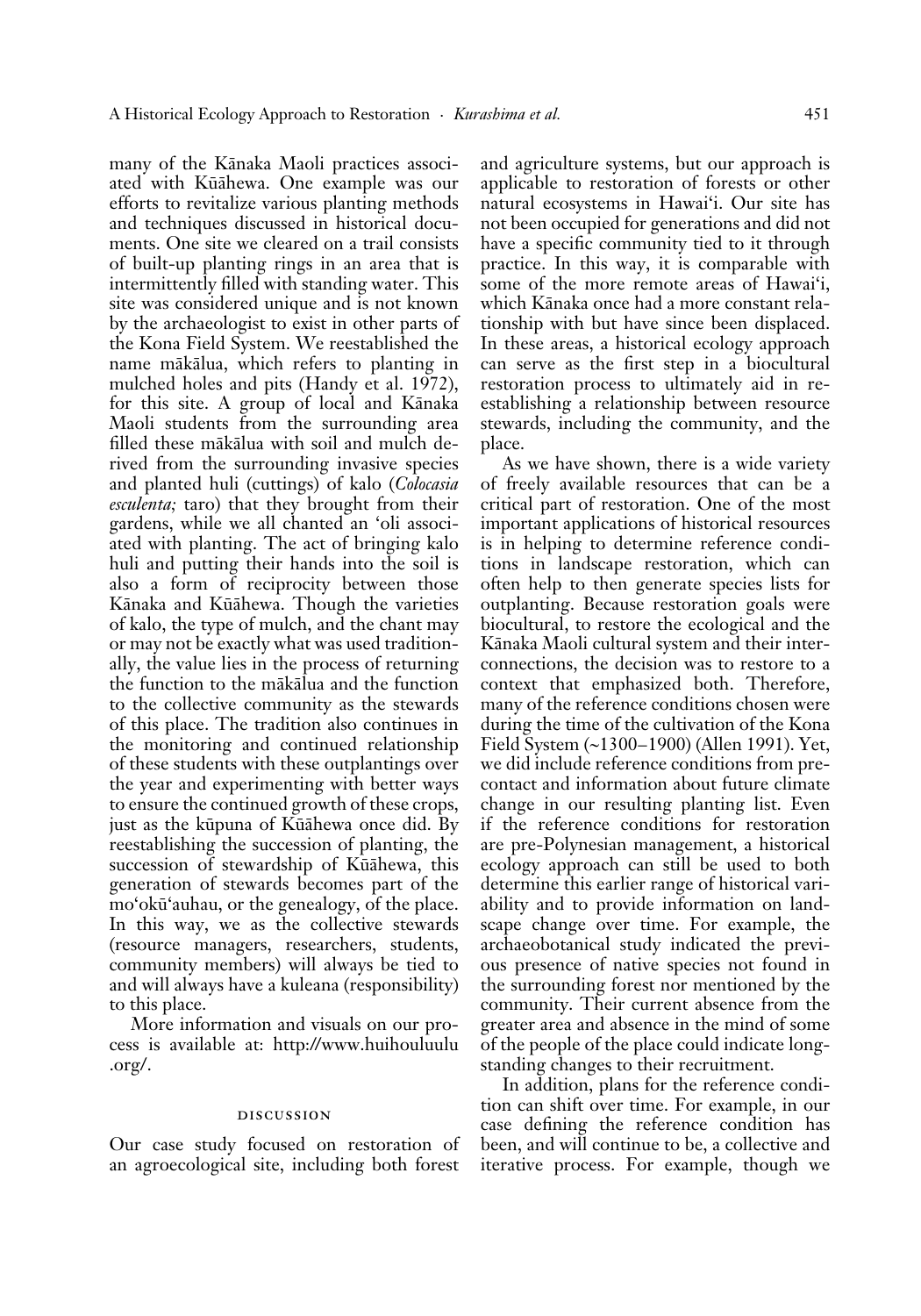have a planting list of ecologically and culturally appropriate species that guides outplantings, groups continually bring seedlings as makana (gifts) to the site. Often, they will ask what is appropriate and we provide the list, but other times they will bring what they feel is appropriate. Although a historical ecology approach can provide a guide, ultimately it is the decision of the (collective) stewards of a place to decide on the most appropriate reference condition(s).

Our case study illustrates that this approach can be used to provide guiding principles for appropriate restoration, both ecologically and culturally, and aid in setting social and cultural goals of restoration alongside biological ones. It also demonstrates how much of the information gathered in a historical ecology approach can be shared with restoration participants as a way to further engage them in the biocultural history of the site. These applications not only provide valuable insights about restoration to the landowner, ecologist, or manager, but can serve to build relationships between community and place as well as between manager and community. Känaka Maoli scholar C. Kanoelani Näone has writtem, "We sustain and grow our connection to the land by sharing stories of place. By learning the names of places we claim and opening a dialogue with 'äina, we come to understand the deeper meaning of place" (Näone 2008:333). Restoration and management can facilitate these connections of communities to 'äina by enabling both physical access to lands and, just as important, through sharing and restoring the stories, names, and history of a place. It is important to note, however, that a historical ecology approach does not always necessitate a community-based effort and can be utilized in restoration projects that are not driven by community.

There are limitations in both access to and utilization of some of the historic sources. First, those not freely available online have a cost, which is usually minimal, but ethnohistoric and archaeological studies can be very costly to the landowner, organization, or individual, usually costing upwards of \$15,000. However, these types of studies have been

executed in many areas and are publicly available at the SHPD library. Archaeobotany studies, which are especially helpful in determining plant species composition over long time scales, are much less common but have been executed in some areas. Managers and ecologists can look for published studies done in similar ecological zones or biocultural landscapes (i.e., within a lowland mesic forest on the same island) for pertinent information. There are also a number of historic sources at the Bishop Museum, but access is limited by appointment as well as designated time restrictions for research. Another limitation is language. Many sources are solely in 'ölelo Hawai'i, and older documents are written in colloquial 'ölelo Hawai'i, which requires a more advanced understanding of the language. However, with the growth of 'ölelo Hawai'i programs throughout the archipelago, there are many students of the language that one could employ for the task of reading, summarizing, and/or translating. Finally, some areas within Hawai'i may have less available data than others, depending on the specific history of people on those landscapes over time. In these cases, it is important to remember that there are people who are still connected to that place and have valuable knowledge of the history of the area who can be contacted. Although an all-inclusive picture of the history of a landscape is unachievable, failing to ignore the history of a place altogether could be perilous to the socioecological success of a restoration project.

With worldwide environmental degradation, ecological restoration is increasingly becoming a requirement within the field of conservation (Hobbs and Harris 2001). There is limited programmatic funding at the government, nonprofit, and community levels, especially for projects outside formal conservation areas, and more and more projects are turning to volunteers for labor assistance to leverage costs and reach management goals. The success of restoration and conservation projects is dependent on public support and community involvement (Ryan et al. 2001, Higgs 2003, Leigh 2005), and this is especially true if restoration efforts are to be scaled up to the vast areas of human-dominated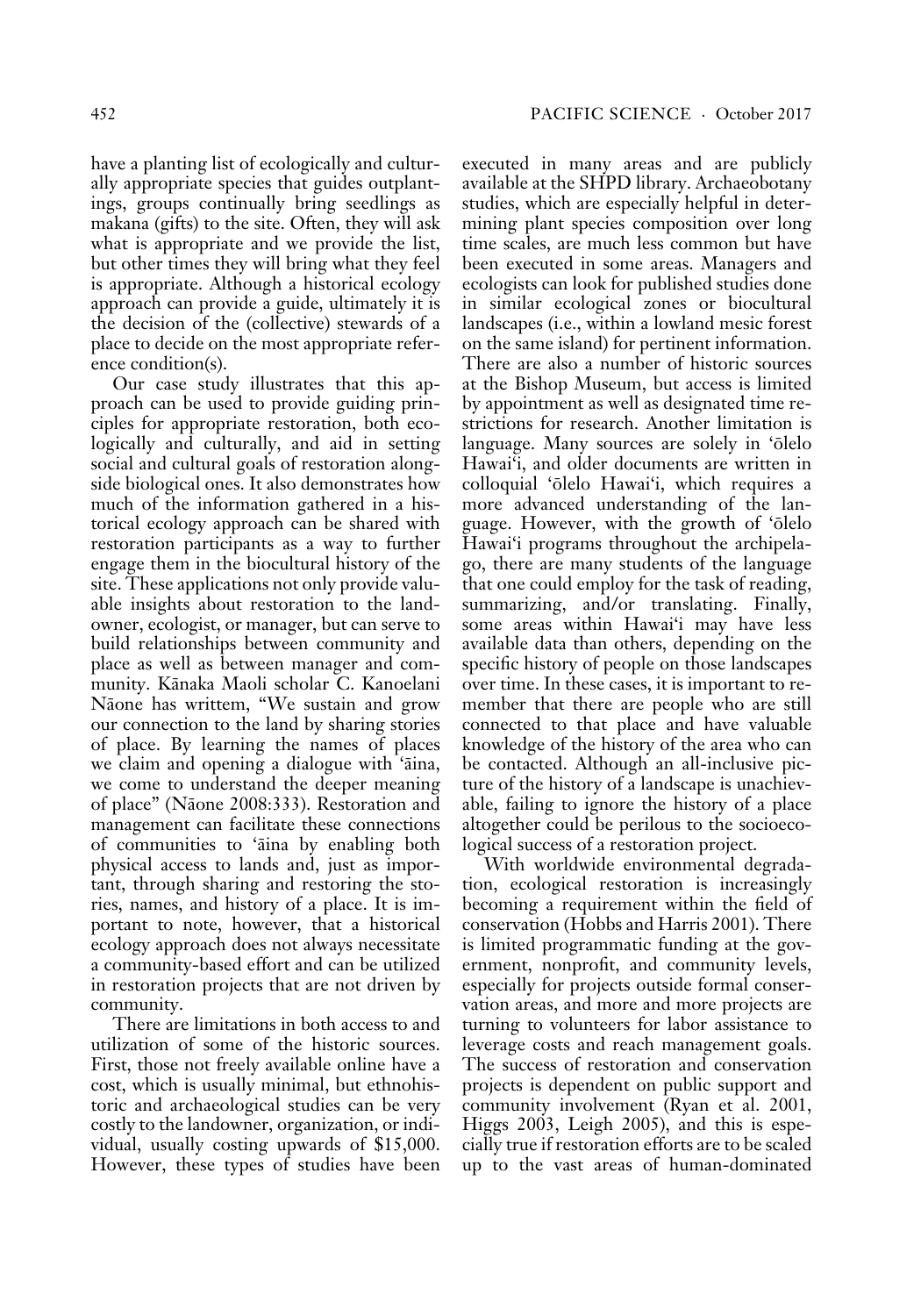landscapes that lie outside protected areas. Studies in the continental United States have found that benefiting and learning about the environment are the most important motivations for conservation volunteers (Ryan et al. 2001, Bruyere and Rappe 2007, Guiney and Oberhauser 2009). But in places like Hawai'i, where the land and seascapes have been an essential part of the genealogy, identity, and well-being of its indigenous people for generations upon generations (Kana'iaupuni et al. 2005, Näone 2008), motivations to volunteer are more akin to responsibilities to take care of a family member. This drive is powerful, and desires to return to ancestral lands and learn the history of place are on the rise in Hawai'i. Biocultural restoration projects that utilize a historical ecology approach are a powerful tool to foster existing connections or, in other cases, to help reestablish relationships of individuals and communities to 'äina, potentially enabling long-term restoration success. The following quotation from a community volunteer at Küähewa exemplifies this:

Our people have been threatened by abuse—physical, mental, social, for generations. Our land has been abused—development, large-scale agriculture, pasture, invasive species, fire, for generations. And we continue the cycle of abuse both on the land and to ourselves as people. We have a kuleana [responsibility] to restore these Hawaiian landscapes to not only heal the land, but to heal ourselves, families, and ultimately our communities for future generations. (Kamuela Meheula of Hölualoa, Kona)

In an era where most of Hawai'i's humandominated lowland areas are characterized by nonnative vegetation (Hawai'i Gap Analysis Program 2006) and the indigenous people of Hawai'i face health and well-being challenges, it is now not enough to mitigate ecological threats or restore ecosystems alone. In Hawai'i, management strategies that restore people to lands through access, cultural practices, and knowledge is the only way to truly restore these human-dominated landscapes and ensure the sustainability of restoration into the future. The results of biocultural restoration programming with an approach that truly integrates local and Känaka Maoli communities go far beyond achievements of biodiversity, but work toward the renewal and strengthening of people to place, their culture, and each other.

#### acknowledgments

We thank the Keauhou-Kahalu'u community, Kara Ueki, and Billy Lee for their help in this research.

#### **Literature Cited**

- Allen, M. S., ed. 1991. Gardens of Lono: Archaeological investigations at the Amy B. H. Greenwell Ethnobotanical Garden, Kealakekua, Hawai'i. Bishop Museum Press, Honolulu.
- Aplet, G., and W. S. Keeton. 1999. Application of historical range of variability concepts to biodiversity conservation. Pages 71–86 *in* R. K. Baydack, H. I. Campa, and J. B. Haufler, eds. Practical approaches to the conservation of biological diversity. Island Press, Washington, D.C.
- Armstrong, C. G., and J. R. Veteto. 2015. Historical ecology and ethnobiology: Applied research for environmental conservation and social justice. Ethnobiol. Lett.  $6:5-7.$
- Athens, J. S., T. M. Reith, and T. S. Dye. 2014. A paleoenvironmental and archaeological model-based age estimate for the colonization of Hawai'i. Am. Antiq. 79:144–155.
- Balee, W. 1998. Advances in historical ecology. Columbia University Press, New York.
- Banko, P. C., R. E. David, J. D. Jacobi, and W. E. Banko. 2001. Conservation status and recovery strategies for endemic Hawaiian birds. Stud. Avian Biol. 22:359–376.
- Beckwith, M. W. 1951. The Kumulipo. University of Hawai'i Press, Honolulu.
- Bruyere, B., and S. Rappe. 2007. Identifying the motivations of environmental volunteers. J. Environ. Plan. Manage. 50:503– 516.
- Chapin, F. S., E. S. Zavaleta, V. T. Eviner, R. L. Naylor, P. M. Vitousek, H. L. Reynolds, D. U. Hooper, S. Lavorel, O. E. Sala,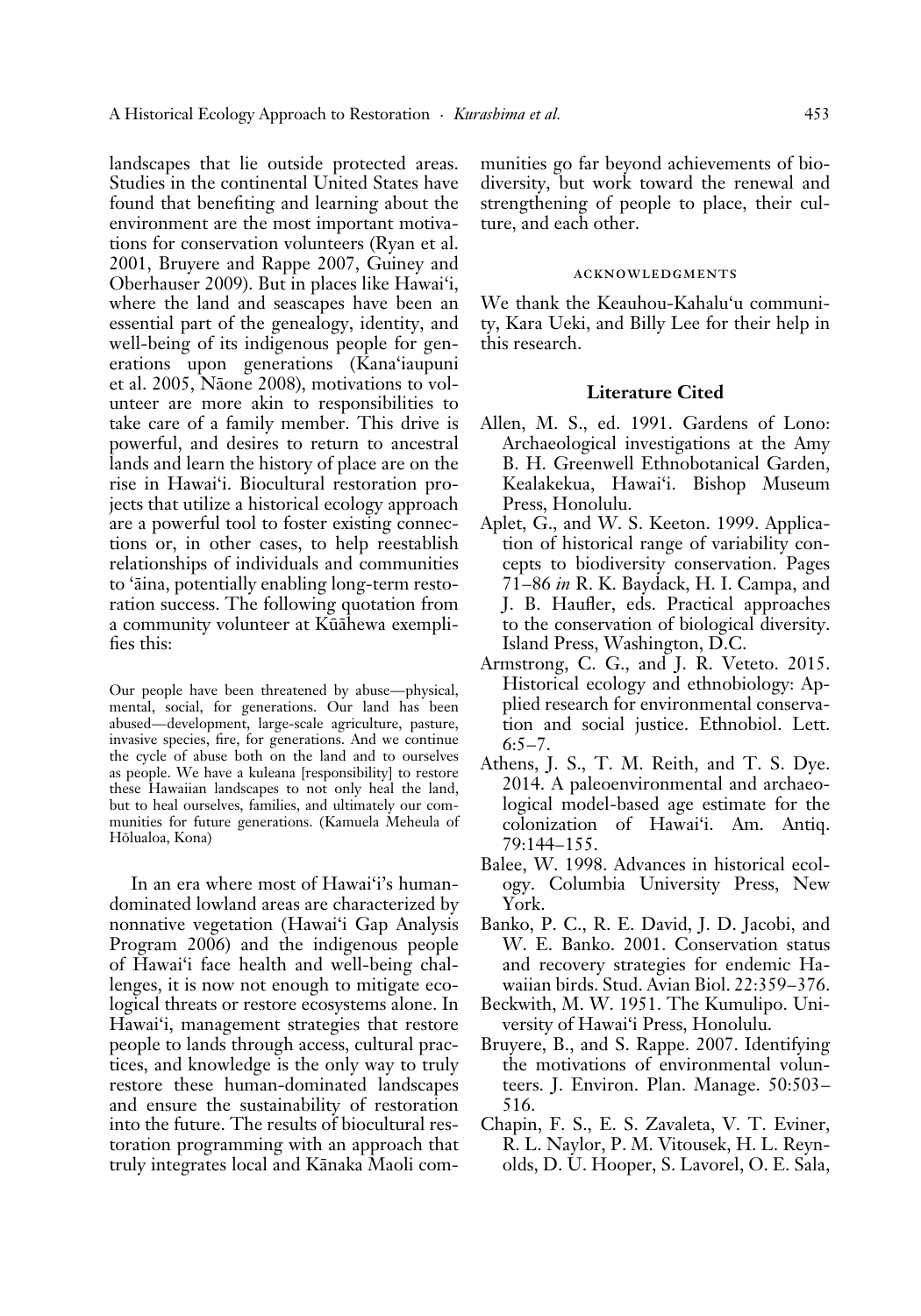S. E. Hobbie, M. C. Mack, and S. Díaz. 2000. Consequences of changing biodiversity. Nature (Lond.) 405:234–242.

- Crumley, C. L. 1994. Historical ecology: Cultural knowledge and changing landscapes. School for Advanced Research Press, Santa Fe.
- DBEBT. 2015. The State of Hawai'i data book: A statistical abstract. State of Hawai'i, Department of Business, Economic Development, and Tourism, Statistics and Data Support Branch, Honolulu.
- Desha, S. L. 2000. Kamehameha and his warrior Kekühaupi'o. Kamehameha Publishing, Honolulu.
- Egan, D., and E. A. Howell, eds. 2001. The historical ecology handbook: A restorationist's guide to reference ecosystems. Island Press, Washington, D.C.
- Eldredge, L. G., and N. Evenhuis. 2003. Hawai'i's biodiversity: A detailed assessment of the numbers of species in the Hawaiian Islands. Rec. Hawai'i Biol. Surv. 2001–2002. Bishop Mus. Occas. Pap. 76:1–30.
- Ellis, W. 2013. Journal of William Ellis. Tuttle Publishing, North Clarendon, Vermont.
- Fortini, L., J. Price, J. Jacobi, A. Vorsino, J. Burgett, K. Brinck, F. Amidon, S. Miller, S. "Ohukani"ohi'a Gon III, G. Koob, and P. Eben. 2013. A landscape-based assessment of climate change vulnerability for all native Hawaiian plants. Tech. Rep. HCSU-044, University of Hawai'i at Hilo.
- Fortini, L. B., A. E. Vorsino, F. A. Amidon, E. H. Paxton, and J. D. Jacobi. 2015. Large-scale range collapse of Hawaiian forest birds under climate change and the need for 21st century conservation options. PLoS One 10:1–22.
- Foster, D. R., and G. Motzkin. 2003. Interpreting and conserving the openland habitats of coastal New England: Insights from landscape history. For. Ecol. Manage. 185:127–150.
- Goodyear-Ka'öpua, N. 2013. The seeds we planted: Portraits of a Native Hawaiian charter school. University of Minnesota Press, Minneapolis.
- Guiney, M. S., and K. S. Oberhauser. 2009. Conservation volunteers' connection to nature. Ecopsychology 1:187–197.
- Handy, E. S. C. 1940. The Hawaiian planter, his plants, methods and areas of cultivation. Bernice P. Bishop Mus. Bull. 161:227.
- Handy, E. S. C., E. G. Handy, and M. K. Pukui. 1972. Native planters in Old Hawaii, their life, lore, and environment. Bernice P. Bishop Mus. Bull. 233:383–385.
- Harris, J. A., R. J. Hobbs, E. S. Higgs, and J. Aronson. 2006. Ecological restoration and global climate change. Restor. Ecol. 14:170–176.
- Hawai'i Gap Analysis Program. 2006. A gap analysis of Hawai'i. February. Final report. http://gapanalysis.usgs.gov/.
- Hermy, M., and K. Verheyen. 2007. Legacies of the past in the present-day forest biodiversity: A review of past land-use effects on forest plant species composition and diversity. Ecol. Res. 22:361–371.
- Higgs, E. 2003. Nature by design: People, natural process, and ecological restoration. Google Books. The MIT Press, Cambridge, Massachusetts.
- Hightower, J. N., A. C. Butterfield, and J. F. Weishampel. 2014. Quantifying ancient Maya land use legacy effects on contemporary rainforest canopy structure. Remote Sens. 6:10716–10732.
- Hobbs, R. J., and J. A. Harris. 2001. Restoration ecology: Repairing the Earth's ecosystems in the new millennium. Restor. Ecol. 9:239–246.
- Hotchkiss, S., P. M. Vitousek, O. A. Chadwick, and J. Price. 2000. Climate cycles, geomorphological change, and the interpretation of soil and ecosystem development. Ecosystems 3:522–533.
- 'Ï'ï, J. P.1959. Fragments of Hawaiian history. Bishop Museum Press, Honolulu.
- IPCC. 2007. Climate change 2007: Synthesis report, Assessment, Contribution of Working Groups I, II and III to the Fourth Assessment Report of the Intergovernmental Panel on Climate Change (Core Writing Team). Cambridge University Press.
- Kamakau, S. M. 1991. Tales and traditions of the people of old: Nä Mo'oleo a ka Po'e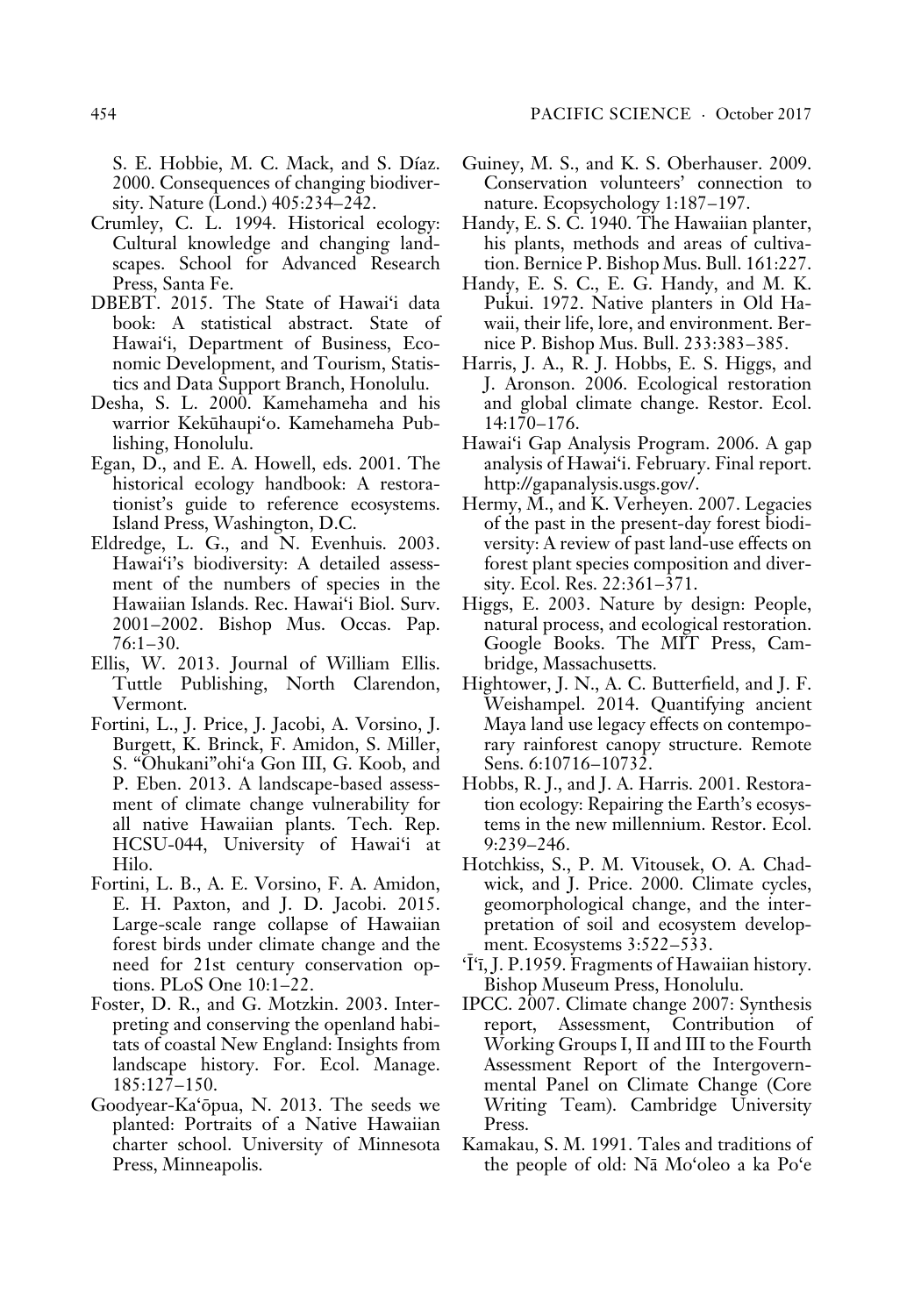Kahiko. Translated from the newspaper Ke Au 'Oko 'a by Mary Kawena Pukui, arranged and edited by Dorothy B. Barrère. Bernice P. Bishop Mus. Spec. Publ. 51.

- Kame'eleihiwa, L. 1992. Native lands and foreign desires: Pehea Lä E Pono Ai? Bishop Museum, Honolulu.
- Kamehameha Schools. 2014. Ka Huaka'i: 2014 Native Hawaiian educational assessment. Kamehameha Publishing, Honolulu.
- Kana'iaupuni, S. M., N. J. Malone, and K. Ishibashi. 2005. Income and poverty among Native Hawaiians: Summary of *Ka Huaka'i* findings. Kamehameha Schools– PASE 05–06:5.
- Keane, R. E., P. F. Hessburg, P. B. Landres, and F. J. Swanson. 2009. The use of historical range and variability (HRV) in landscape management. For. Ecol. Manage. 258:1025–1037.
- Kelly, M. 1994. The impacts of missionaries and other foreigners on Hawaiians and their culture. Pages 91–105 *in* U. Hasager and J. Friedman, eds. Hawai'i Return to Nationhood. International Working Group for Indigenous Affairs, Copenhagen.
- Kepelino, Z. (1932) 2007. Kepelino's traditions of Hawaii. Reprint. Bishop Museum Press, Honolulu.
- Kimmerer, R. 2011. Restoration and reciprocity: The contributions of traditional ecological knowledge. Pages 257–276 *in* D. Egan, E. E. Hjerpe, and J. Abrams, eds. Human dimensions of ecological restoration: Integrating science, nature, and culture. Island Press, Washington, D.C.
- Kurashima, N. 2016. Hö'ulu'ulu: The biocultural restoration of indigenous agroecosystems in Hawai'i. Ph.D. diss., University of Hawai'i at Mänoa, Honolulu.
- Leigh, P. 2005. The ecological crisis, the human condition, and community-based restoration as an instrument for its cure. Ethics Sci. Environ. Polit. 5:3–15.
- Malo, D. 1951. Hawaiian antiquities (Mo'olelo Hawaii). Bernice P. Bishop Mus. Spec. Publ. 2.
- Maly, K. 2012. He Mo'olelo 'Äina: Kahalu'u-Kaulana i ka Wai Puka iki o Helani a me

Keauhou- I ka 'Ili'ili Nehe: A History of Kahalu'u and Keauhou Ahupua'a District of Kona, Island of Hawai'i. Kumu Pono Associates LLC, 'Ewa Beach, Hawai'i.

- McGregor, D. P., P. T. Morelli, J. K. Matsuoka, R. Rpmdemjirst, N. Kong, and M. S. Spencer. 2003. An ecological model of native Hawaiian well-being. Pac. Health Dialog 2:106–128.
- McMillen, H. L., T. Ticktin, A. Friedlander, S. D. Jupiter, R. Thaman, J. Campbell, J. Veitayaki, T. Giambelluca, S. Nihmei, E. Rupeni, L. Apis-Overhoff, W. Aalbersberg, and D. F. Orcherton. 2014. Small islands, valuable insights: Systems of customary resource use and resilience to climate change in the Pacific. Ecol. Soc. 19:44.
- Menzies, A., and W. F. Wilson. 1920. Hawai'i Nei 128 years ago. n.p., Honolulu.
- Millar, C. I., and W. B. Woolfenden. 1999. The role of climate change in interpreting historical variability. Ecol. Appl. 9:1207– 1216.
- Monahan, C. 2007. Phase II testing and microfossil analysis of a 24-acre portion of Kahalu'u Field System, Kahalu'u Ahupua'a, North Kona District, Hawai'i Island, TMK (3) 7-8-002:010 (por.) and 7-8-008:078. Prepared for Kamehameha Schools, Honolulu.
- Monahan, C. M., D. W. Thurman, and R. R. Thurman. 2015. Intensive mapping and archaeological condition assessment 24 acre portion of Kahalu'u Field System Kahalu'u Ahupua'a, North Kona District, Hawai'i Island, TMK (3) 7-8-002:010 (por.) and 7-8-008:078. Prepared for Kamehameha Schools, Honolulu.
- Moy, K. L., J. F. Sallis, and K. J. David. 2010. Health indicators of Native Hawaiian and Pacific Islanders in the United States. J. Community Health 35:81–92.
- Näone, C. K. 2008. 'O Ka 'Äina, Ka 'Ölelo, a me ke Kaiäulu. Hülili Multidiscip. Res. Hawaii. Well-Being 5:315–339.
- Oliveira, K.-A. R. K. 2014. Ancestral places: Understanding kanaka geographies. Oregon State University Press, Corvallis.
- Paglinawan, R. K., and L. K. Paglinawan. 2012. Living Hawaiian rituals: Lua,